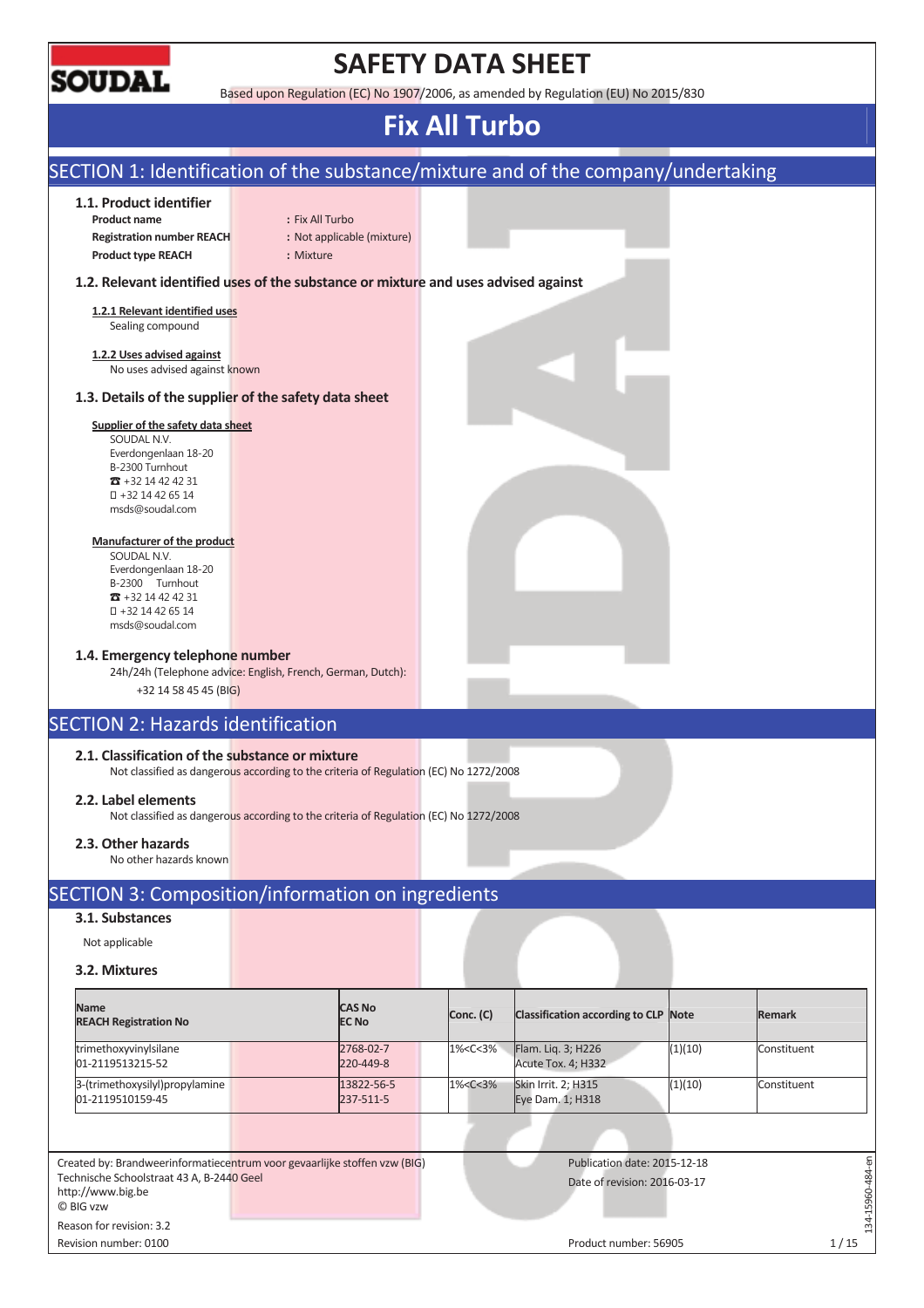|                                                                                                                                                                                                                                                                                                                                                                                                                                                                                                                                                                                                                                                                                                                                                                                                                                                                                                                                                                                                                                                                                 | <b>Fix All Turbo</b>                                                                     |                                                              |         |             |
|---------------------------------------------------------------------------------------------------------------------------------------------------------------------------------------------------------------------------------------------------------------------------------------------------------------------------------------------------------------------------------------------------------------------------------------------------------------------------------------------------------------------------------------------------------------------------------------------------------------------------------------------------------------------------------------------------------------------------------------------------------------------------------------------------------------------------------------------------------------------------------------------------------------------------------------------------------------------------------------------------------------------------------------------------------------------------------|------------------------------------------------------------------------------------------|--------------------------------------------------------------|---------|-------------|
| hydrocarbons, C13-C23, n-alkanes, isoalkanes, cyclics,<br><0.03% aromatics<br>01-2119552497-29                                                                                                                                                                                                                                                                                                                                                                                                                                                                                                                                                                                                                                                                                                                                                                                                                                                                                                                                                                                  | 1% <c<10%< td=""><td>Asp. Tox. 1; H304</td><td>(1)(10)</td><td><b>UVCB</b></td></c<10%<> | Asp. Tox. 1; H304                                            | (1)(10) | <b>UVCB</b> |
| (1) For H-statements in full: see heading 16<br>(10) Subject to restrictions of Annex XVII of Regulation (EC) No. 1907/2006                                                                                                                                                                                                                                                                                                                                                                                                                                                                                                                                                                                                                                                                                                                                                                                                                                                                                                                                                     |                                                                                          |                                                              |         |             |
| <b>SECTION 4: First aid measures</b>                                                                                                                                                                                                                                                                                                                                                                                                                                                                                                                                                                                                                                                                                                                                                                                                                                                                                                                                                                                                                                            |                                                                                          |                                                              |         |             |
| 4.1. Description of first aid measures<br>General:<br>If you feel unwell, seek medical advice.<br><b>After inhalation:</b><br>Remove the victim into fresh air. Respiratory problems: consult a doctor/medical service.<br>After skin contact:<br>Rinse with water. Soap may be used. Take victim to a doctor if irritation persists.<br>After eye contact:<br>Rinse with water. Take victim to an ophthalmologist if irritation persists.<br>After ingestion:<br>Rinse mouth with water. Immediately after ingestion: give lots of water to drink. Consult a doctor/medical service if you feel unwell.<br>4.2. Most important symptoms and effects, both acute and delayed<br>4.2.1 Acute symptoms<br><b>After inhalation:</b><br>No effects known.<br>After skin contact:<br>No effects known.<br>After eye contact:<br>No effects known.<br>After ingestion:<br>No effects known.<br>4.2.2 Delayed symptoms<br>No effects known.<br>4.3. Indication of any immediate medical attention and special treatment needed<br>If applicable and available it will be listed below. |                                                                                          |                                                              |         |             |
| <b>SECTION 5: Firefighting measures</b><br>5.1. Extinguishing media<br>5.1.1 Suitable extinguishing media:<br>Adapt extinguishing media to the environment.<br>5.1.2 Unsuitable extinguishing media:<br>No unsuitable extinguishing media known.<br>5.2. Special hazards arising from the substance or mixture<br>Upon combustion: formation of CO, CO2 and small quantities of nitrous vapours, hydrogen chloride and formation of metallic fumes.<br>5.3. Advice for firefighters<br>5.3.1 Instructions:<br>No specific fire-fighting instructions required.<br>5.3.2 Special protective equipment for fire-fighters:<br>Gloves. Protective clothing. Heat/fire exposure: compressed air/oxygen apparatus.                                                                                                                                                                                                                                                                                                                                                                    |                                                                                          |                                                              |         |             |
| <b>SECTION 6: Accidental release measures</b>                                                                                                                                                                                                                                                                                                                                                                                                                                                                                                                                                                                                                                                                                                                                                                                                                                                                                                                                                                                                                                   |                                                                                          |                                                              |         |             |
| 6.1. Personal precautions, protective equipment and emergency procedures<br>6.1.1 Protective equipment for non-emergency personnel<br>See heading 8.2<br>6.1.2 Protective equipment for emergency responders<br>Gloves. Protective clothing.<br>Suitable protective clothing<br>See heading 8.2<br>6.2. Environmental precautions<br>Contain released product. Use appropriate containment to avoid environmental contamination.                                                                                                                                                                                                                                                                                                                                                                                                                                                                                                                                                                                                                                                |                                                                                          |                                                              |         |             |
| Reason for revision: 3.2                                                                                                                                                                                                                                                                                                                                                                                                                                                                                                                                                                                                                                                                                                                                                                                                                                                                                                                                                                                                                                                        |                                                                                          | Publication date: 2015-12-18<br>Date of revision: 2016-03-17 |         |             |
| Revision number: 0100                                                                                                                                                                                                                                                                                                                                                                                                                                                                                                                                                                                                                                                                                                                                                                                                                                                                                                                                                                                                                                                           |                                                                                          | Product number: 56905                                        |         | 2/15        |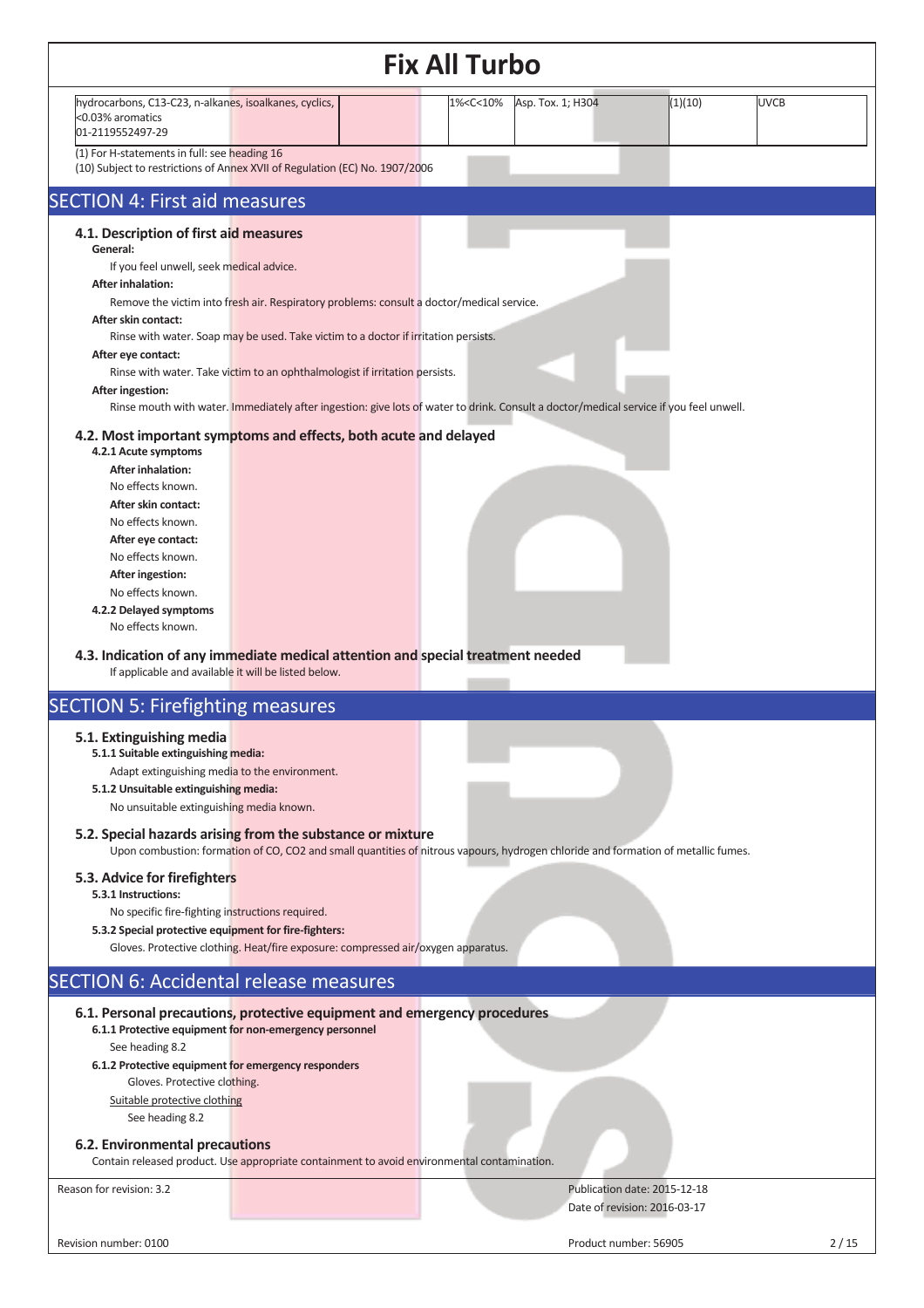#### **6.3. Methods and material for containment and cleaning up**

Scoop solid spill into closing containers. Clean contaminated surfaces with an excess of water. Wash clothing and equipment after handling.

#### **6.4. Reference to other sections**

See heading 13.

### SECTION 7: Handling and storage

The information in this section is a general description. If applicable and available, exposure scenarios are attached in annex. Always use the relevant exposure scenarios that correspond to your identified use.

#### **7.1. Precautions for safe handling**

Observe normal hygiene standards.

#### **7.2. Conditions for safe storage, including any incompatibilities**

#### **7.2.1 Safe storage requirements:**

Store at room temperature. Keep only in the original container. Meet the legal requirements. Max. storage time: 1 year(s).

- **7.2.2 Keep away from:** 
	- No data available.

### **7.2.3 Suitable packaging material:**

- Synthetic material, polyethylene.
- **7.2.4 Non suitable packaging material:**

## No data available

**7.3. Specific end use(s)** 

If applicable and available, exposure scenarios are attached in annex. See information supplied by the manufacturer.

## SECTION 8: Exposure controls/personal protection

#### **8.1. Control parameters**

**8.1.1 Occupational exposure** 

a) Occupational exposure limit values

If limit values are applicable and available these will be listed below.

b) National biological limit values

If limit values are applicable and available these will be listed below.

#### **8.1.2 Sampling methods**

If applicable and available it will be listed below.

**8.1.3 Applicable limit values when using the substance or mixture as intended**

### If limit values are applicable and available these will be listed below.

**8.1.4 DNEL/PNEC values** 

**DNEL/DMEL - Workers** 

| <b>Effect level (DNEL/DMEL)</b>                                | <b>Type</b>                                                             | Value                      | <b>Remark</b> |
|----------------------------------------------------------------|-------------------------------------------------------------------------|----------------------------|---------------|
| DNEL                                                           | Long-term systemic effects inhalation                                   | $4.9 \text{ mg/m}^3$       |               |
|                                                                | Long-term systemic effects dermal                                       | 0.69 mg/kg bw/day          |               |
| 3-(trimethoxysilyl)propylamine                                 |                                                                         |                            |               |
| <b>Effect level (DNEL/DMEL)</b>                                | <b>Type</b>                                                             | Value                      | <b>Remark</b> |
| DNEL                                                           | Long-term systemic effects inhalation                                   | 58 mg/ $m3$                |               |
|                                                                | Long-term systemic effects dermal                                       | 8.3 mg/kg bw/day           |               |
|                                                                | hydrocarbons, C13-C23, n-alkanes, isoalkanes, cyclics, <0.03% aromatics |                            |               |
| <b>Effect level (DNEL/DMEL)</b>                                | <b>Type</b>                                                             | Value                      | <b>Remark</b> |
|                                                                |                                                                         | No data available          |               |
| <b>DNEL/DMEL - General population</b><br>trimethoxyvinylsilane |                                                                         |                            |               |
| <b>Effect level (DNEL/DMEL)</b>                                | <b>Type</b>                                                             | Value                      | Remark        |
| DNEL                                                           | Long-term systemic effects inhalation                                   | $1.04 \text{ mg/m}^3$      |               |
|                                                                | Acute systemic effects inhalation                                       | 93.4 mg/m <sup>3</sup> day |               |
|                                                                |                                                                         |                            |               |
|                                                                | Acute systemic effects dermal                                           | 0.3 mg/kg bw/day           |               |
|                                                                | Acute systemic effects dermal                                           | 26.9 mg/kg bw/day          |               |
|                                                                | Long-term systemic effects oral                                         | 0.3 mg/kg bw/day           |               |
|                                                                |                                                                         |                            |               |

Date of revision: 2016-03-17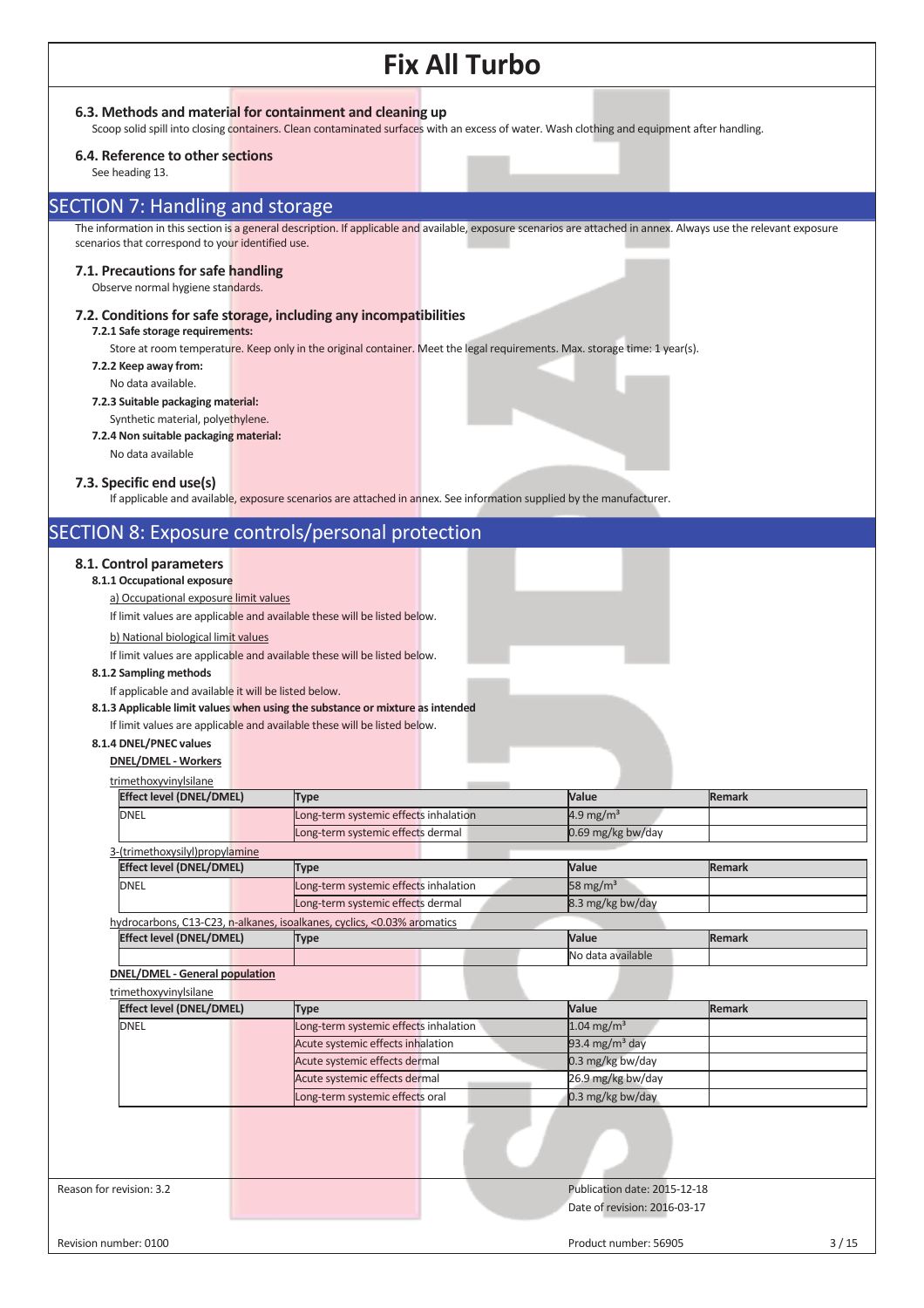| <b>DNEL</b><br>hydrocarbons, C13-C23, n-alkanes, isoalkanes, cyclics, <0.03% aromatics<br><b>Effect level (DNEL/DMEL)</b><br><b>PNEC</b><br>trimethoxyvinylsilane<br><b>Compartments</b><br>Fresh water<br>Marine water<br>Aqua (intermittent releases)<br><b>STP</b><br>Fresh water sediment<br>Marine water sediment<br>Soil<br>3-(trimethoxysilyl)propylamine | Long-term systemic effects inhalation<br>Long-term systemic effects dermal<br>Long-term systemic effects oral<br><b>Type</b><br>Value | $0.34$ mg/l<br>0.034 mg/l<br>3.4 mg/l<br>110 mg/l<br>1.24 mg/kg sediment dw<br>0.12 mg/kg sediment dw | $17 \text{ mg/m}^3$<br>5 mg/kg bw/day<br>5 mg/kg bw/day<br>Value | No data available<br>Remark | <b>Remark</b> |
|------------------------------------------------------------------------------------------------------------------------------------------------------------------------------------------------------------------------------------------------------------------------------------------------------------------------------------------------------------------|---------------------------------------------------------------------------------------------------------------------------------------|-------------------------------------------------------------------------------------------------------|------------------------------------------------------------------|-----------------------------|---------------|
|                                                                                                                                                                                                                                                                                                                                                                  |                                                                                                                                       |                                                                                                       |                                                                  |                             |               |
|                                                                                                                                                                                                                                                                                                                                                                  |                                                                                                                                       |                                                                                                       |                                                                  |                             |               |
|                                                                                                                                                                                                                                                                                                                                                                  |                                                                                                                                       |                                                                                                       |                                                                  |                             |               |
|                                                                                                                                                                                                                                                                                                                                                                  |                                                                                                                                       |                                                                                                       |                                                                  |                             |               |
|                                                                                                                                                                                                                                                                                                                                                                  |                                                                                                                                       |                                                                                                       |                                                                  |                             |               |
|                                                                                                                                                                                                                                                                                                                                                                  |                                                                                                                                       |                                                                                                       |                                                                  |                             |               |
|                                                                                                                                                                                                                                                                                                                                                                  |                                                                                                                                       |                                                                                                       |                                                                  |                             |               |
|                                                                                                                                                                                                                                                                                                                                                                  |                                                                                                                                       |                                                                                                       |                                                                  |                             |               |
|                                                                                                                                                                                                                                                                                                                                                                  |                                                                                                                                       |                                                                                                       |                                                                  |                             |               |
|                                                                                                                                                                                                                                                                                                                                                                  |                                                                                                                                       |                                                                                                       |                                                                  |                             |               |
|                                                                                                                                                                                                                                                                                                                                                                  |                                                                                                                                       |                                                                                                       |                                                                  |                             |               |
|                                                                                                                                                                                                                                                                                                                                                                  |                                                                                                                                       |                                                                                                       |                                                                  |                             |               |
|                                                                                                                                                                                                                                                                                                                                                                  |                                                                                                                                       |                                                                                                       |                                                                  |                             |               |
|                                                                                                                                                                                                                                                                                                                                                                  |                                                                                                                                       |                                                                                                       |                                                                  |                             |               |
|                                                                                                                                                                                                                                                                                                                                                                  |                                                                                                                                       |                                                                                                       |                                                                  |                             |               |
|                                                                                                                                                                                                                                                                                                                                                                  |                                                                                                                                       | 0.052 mg/kg soil dw                                                                                   |                                                                  |                             |               |
|                                                                                                                                                                                                                                                                                                                                                                  |                                                                                                                                       |                                                                                                       |                                                                  |                             |               |
| <b>Compartments</b>                                                                                                                                                                                                                                                                                                                                              | Value                                                                                                                                 |                                                                                                       |                                                                  | <b>Remark</b>               |               |
| Fresh water                                                                                                                                                                                                                                                                                                                                                      |                                                                                                                                       | $0.33$ mg/l                                                                                           |                                                                  |                             |               |
| Marine water                                                                                                                                                                                                                                                                                                                                                     |                                                                                                                                       | 0.033 mg/l                                                                                            |                                                                  |                             |               |
| Aqua (intermittent releases)                                                                                                                                                                                                                                                                                                                                     |                                                                                                                                       | $3.3$ mg/l                                                                                            |                                                                  |                             |               |
| <b>STP</b>                                                                                                                                                                                                                                                                                                                                                       |                                                                                                                                       | $13$ mg/l                                                                                             |                                                                  |                             |               |
| Fresh water sediment                                                                                                                                                                                                                                                                                                                                             |                                                                                                                                       | 1.2 mg/kg sediment dw                                                                                 |                                                                  |                             |               |
| Marine water sediment                                                                                                                                                                                                                                                                                                                                            |                                                                                                                                       | 0.12 mg/kg sediment dw                                                                                |                                                                  |                             |               |
| Soil                                                                                                                                                                                                                                                                                                                                                             |                                                                                                                                       | 0.045 mg/kg soil dw                                                                                   |                                                                  |                             |               |
| Oral                                                                                                                                                                                                                                                                                                                                                             |                                                                                                                                       | 44.4 mg/kg food                                                                                       |                                                                  |                             |               |
| hydrocarbons, C13-C23, n-alkanes, isoalkanes, cyclics, <0.03% aromatics                                                                                                                                                                                                                                                                                          |                                                                                                                                       |                                                                                                       |                                                                  |                             |               |
| <b>Compartments</b>                                                                                                                                                                                                                                                                                                                                              | Value                                                                                                                                 |                                                                                                       |                                                                  | <b>Remark</b>               |               |
| 8.1.5 Control banding                                                                                                                                                                                                                                                                                                                                            |                                                                                                                                       | No data available                                                                                     |                                                                  |                             |               |
| If applicable and available it will be listed below.                                                                                                                                                                                                                                                                                                             |                                                                                                                                       |                                                                                                       |                                                                  |                             |               |
| 8.2. Exposure controls                                                                                                                                                                                                                                                                                                                                           |                                                                                                                                       |                                                                                                       |                                                                  |                             |               |
| The information in this section is a general description. If applicable and available, exposure scenarios are attached in annex. Always use the relevant exposure                                                                                                                                                                                                |                                                                                                                                       |                                                                                                       |                                                                  |                             |               |
| scenarios that correspond to your identified use.                                                                                                                                                                                                                                                                                                                |                                                                                                                                       |                                                                                                       |                                                                  |                             |               |
| 8.2.1 Appropriate engineering controls                                                                                                                                                                                                                                                                                                                           |                                                                                                                                       |                                                                                                       |                                                                  |                             |               |
| Carry operations in the open/under local exhaust/ventilation or with respiratory protection.                                                                                                                                                                                                                                                                     |                                                                                                                                       |                                                                                                       |                                                                  |                             |               |
| 8.2.2 Individual protection measures, such as personal protective equipment                                                                                                                                                                                                                                                                                      |                                                                                                                                       |                                                                                                       |                                                                  |                             |               |
| Observe normal hygiene standards. Do not eat, drink or smoke during work.                                                                                                                                                                                                                                                                                        |                                                                                                                                       |                                                                                                       |                                                                  |                             |               |
| a) Respiratory protection:                                                                                                                                                                                                                                                                                                                                       |                                                                                                                                       |                                                                                                       |                                                                  |                             |               |
| Respiratory protection not required in normal conditions.                                                                                                                                                                                                                                                                                                        |                                                                                                                                       |                                                                                                       |                                                                  |                             |               |
| b) Hand protection:<br>Gloves.                                                                                                                                                                                                                                                                                                                                   |                                                                                                                                       |                                                                                                       |                                                                  |                             |               |

Safety glasses.

d) Skin protection:

Protective clothing.

**8.2.3 Environmental exposure controls:**

See headings 6.2, 6.3 and 13

## SECTION 9: Physical and chemical properties

### **9.1. Information on basic physical and chemical properties**

| Physical form            | Paste                |                                                              |
|--------------------------|----------------------|--------------------------------------------------------------|
| Odour                    | Characteristic odour |                                                              |
| Odour threshold          | No data available    |                                                              |
| Colour                   |                      | Variable in colour, depending on the composition             |
| Particle size            | No data available    |                                                              |
| <b>Explosion limits</b>  | Not applicable       |                                                              |
| Flammability             | Non combustible      |                                                              |
| Reason for revision: 3.2 |                      | Publication date: 2015-12-18<br>Date of revision: 2016-03-17 |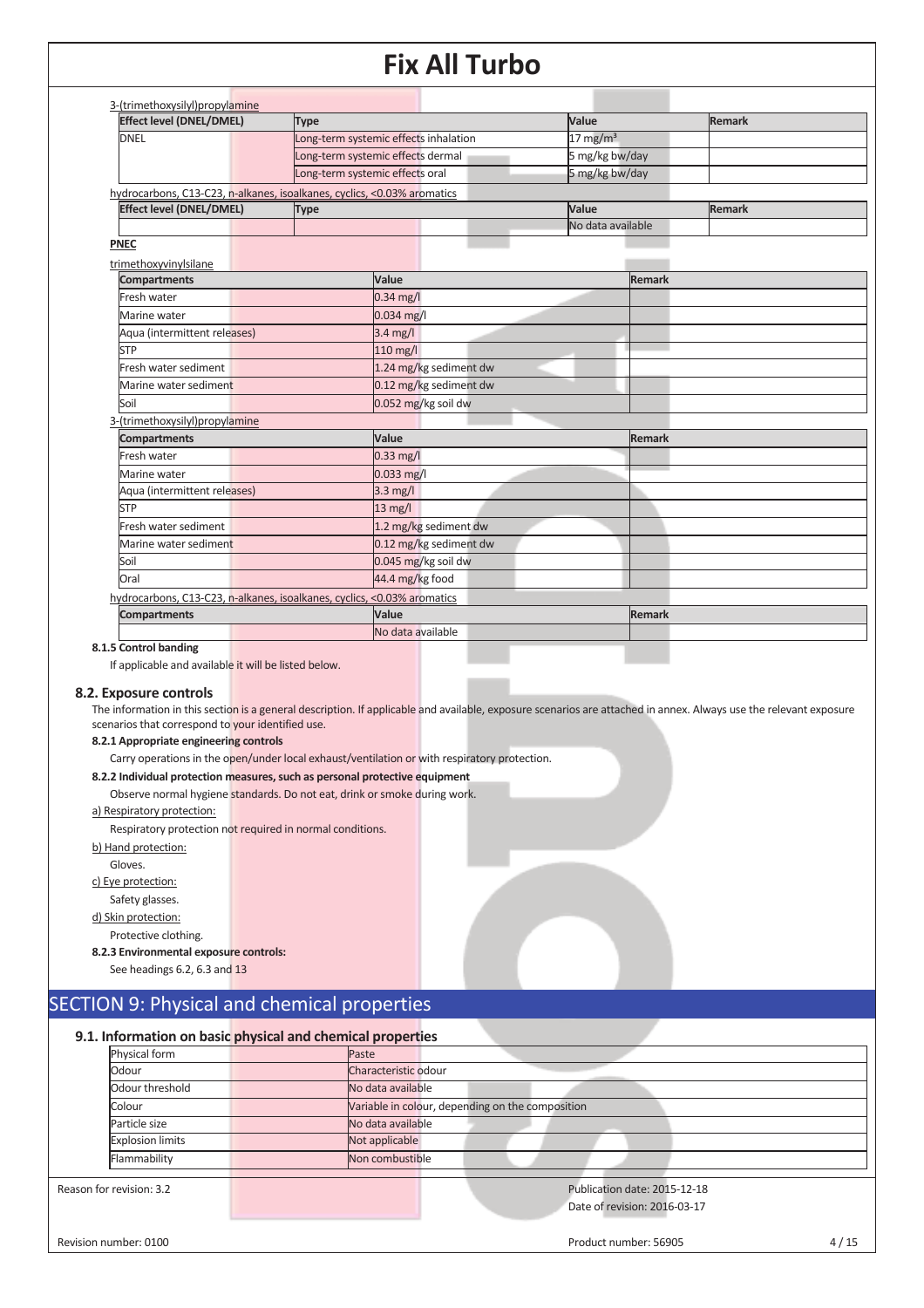| Log Kow                     | Not applicable (mixture)                               |
|-----------------------------|--------------------------------------------------------|
| Dynamic viscosity           | No data available                                      |
| Kinematic viscosity         | No data available                                      |
| Melting point               | No data available                                      |
| <b>Boiling point</b>        | No data available                                      |
| Flash point                 | Not applicable                                         |
| Evaporation rate            | No data available                                      |
| Relative vapour density     | Not applicable                                         |
| Vapour pressure             | No data available                                      |
| Solubility                  | No data available                                      |
| Relative density            | 1.504:20 °C                                            |
| Decomposition temperature   | No data available                                      |
| Auto-ignition temperature   | Not applicable                                         |
| <b>Explosive properties</b> | No chemical group associated with explosive properties |
| Oxidising properties        | No chemical group associated with oxidising properties |
| pH                          | No data available                                      |
| 9.2. Other information      |                                                        |
| Absolute density            | 1504 kg/m <sup>3</sup> ; 20 °C                         |

## SECTION 10: Stability and reactivity

- **10.1. Reactivity**
	- No data available.

#### **10.2. Chemical stability**

Stable under normal conditions.

- **10.3. Possibility of hazardous reactions**  No data available.
- **10.4. Conditions to avoid**  No data available.
- **10.5. Incompatible materials**  No data available.
- **10.6. Hazardous decomposition products**

Upon combustion: formation of CO, CO2 and small quantities of nitrous vapours, hydrogen chloride and formation of metallic fumes.

## SECTION 11: Toxicological information

#### **11.1. Information on toxicological effects 11.1.1 Test results**

#### **Acute toxicity**

Fix All Turbo No (test)data on the mixture available

#### trimethoxyvinylsilane

| Rat (male)<br>7120 mg/kg<br>Equivalent to OECD<br>LD50<br>Experimental value<br>Oral<br>401<br>Rat (female)<br>$7236$ mg/kg bw<br>Experimental value<br>Equivalent to OECD<br>Oral<br>LD50<br>401<br>$3.36$ ml/kg bw<br>24h<br>Rabbit (female)<br>Experimental value<br>Equivalent to OECD<br>LD50<br>Dermal |  |
|--------------------------------------------------------------------------------------------------------------------------------------------------------------------------------------------------------------------------------------------------------------------------------------------------------------|--|
|                                                                                                                                                                                                                                                                                                              |  |
|                                                                                                                                                                                                                                                                                                              |  |
| 402                                                                                                                                                                                                                                                                                                          |  |
| 4 mg/kg bw<br>24 week(s)<br>Rat (male/female)<br>QSAR<br>LD50<br>Equivalent to OECD<br>Dermal<br>402                                                                                                                                                                                                         |  |
| Rat (male/female)<br>$16.8$ mg/l<br>4 h<br>LC50<br><b>Experimental value</b><br>Inhalation (vapours)<br>Equivalent to OECD<br>403                                                                                                                                                                            |  |

Reason for revision: 3.2 Publication date: 2015-12-18 Date of revision: 2016-03-17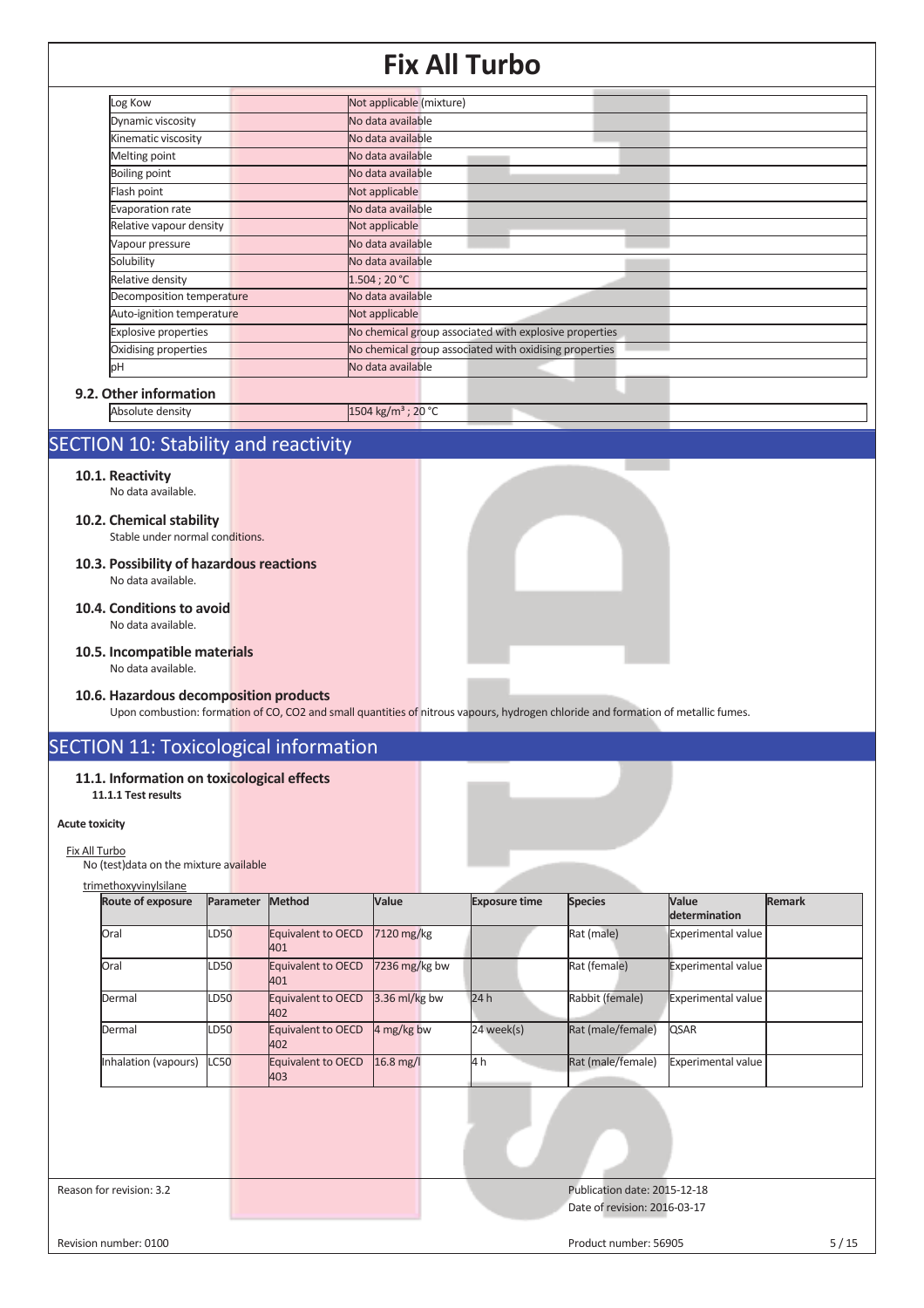| 3-(trimethoxysilyl)propylamine |                  |                  |                           |                  |                      |                |                           |               |
|--------------------------------|------------------|------------------|---------------------------|------------------|----------------------|----------------|---------------------------|---------------|
| <b>Route of exposure</b>       |                  | <b>Parameter</b> | Method                    | Value            | <b>Exposure time</b> | <b>Species</b> | Value<br>determination    | <b>Remark</b> |
| Oral                           | <b>D50</b>       |                  | Equivalent to OECD<br>401 | 2.970 $ml/kg$ bw |                      | Rat (male)     | <b>Experimental value</b> |               |
| Dermal                         | D <sub>50</sub>  |                  | Equivalent to OECD<br>402 | 11.3 $ml/kg$ bw  | 24h                  | Rabbit (male)  | <b>Experimental value</b> |               |
| Inhalation (vapours)           | <b>LC50</b>      |                  | <b>OECD 403</b>           | $> 5$ ppm        | 6h                   | Rat (male)     | Read-across               |               |
| Inhalation (vapours)           | $\mathsf{L}$ C50 |                  | <b>OECD 403</b>           | $>16$ ppm        | 6h                   | Rat (female)   | Read-across               |               |

### hydrocarbons, C13-C23, n-alkanes, isoalkanes, cyclics, <0.03% aromatics

| <b>Route of exposure</b> | <b>Parameter</b> | <b>Method</b>   | Value                          | <b>Exposure time</b> | <b>Species</b>          | <b>Value</b><br>determination | Remark |
|--------------------------|------------------|-----------------|--------------------------------|----------------------|-------------------------|-------------------------------|--------|
| Oral                     | LD50             | <b>OECD 401</b> | $>$ 5000 mg/kg bw              |                      | Rat (male/female)       | <b>Experimental value I</b>   |        |
| Dermal                   | LD50             | <b>OECD 402</b> | $>$ 3160 mg/kg bw              | 24 h                 | Rabbit<br>(male/female) | Experimental value            |        |
| Inhalation (aerosol)     | <b>LC50</b>      | <b>OECD 403</b> | $>$ 5266 mg/m <sup>3</sup> air | 4h                   | Rat (male/female)       | <b>Experimental value</b>     |        |

Judgement is based on the relevant ingredients

#### **Conclusion**

Not classified for acute toxicity

#### **Corrosion/irritation**

Fix All Turbo

No (test)data on the mixture available

#### trimethoxyvinylsilane

| <b>Route of exposure Result</b> |                | <b>Method</b>   | <b>Exposure time</b> | Time point                 | <b>Species</b> | <b>Value</b><br>determination | Remark |
|---------------------------------|----------------|-----------------|----------------------|----------------------------|----------------|-------------------------------|--------|
| Eye                             | Not irritating | <b>OECD 405</b> | 24 h                 | 1: 24: 48: 72 hours Rabbit |                | Experimental value            |        |
| Skin                            | Not irritating |                 | 24 h                 | 24: 48: 72 hours           | Rabbit         | <b>Experimental value</b>     |        |
| 3-(trimethoxysilyl) propylamine |                |                 |                      |                            |                |                               |        |

| Route of exposure Result |                       | <b>Method</b>             | <b>Exposure time</b> | Time point         | <b>Species</b> | Value<br>determination | <b>Remark</b> |
|--------------------------|-----------------------|---------------------------|----------------------|--------------------|----------------|------------------------|---------------|
| Eye                      | Serious eye<br>damage | Equivalent to OECD<br>405 |                      | 24: 48: 72 hours   | Rabbit         | Read-across            |               |
| Skin                     | <b>I</b> rritating    | OECD 404                  | 3 minutes - 240      | 1; 24; 48; 72; 168 | Rat            | Calculated value       |               |
|                          |                       |                           | minutes              | hours              |                |                        |               |

### hydrocarbons, C13-C23, n-alkanes, isoalkanes, cyclics, <0.03% aromatics

| <b>Route of exposure Result</b> |                | <b>Method</b> | <b>Exposure time</b> | Time point       | <b>Species</b> | Value<br><b>determination</b> | Remark |
|---------------------------------|----------------|---------------|----------------------|------------------|----------------|-------------------------------|--------|
| Eye                             | Not irritating | OECD 405      | 24 h                 | 24; 48; 72 hours | Rabbit         | <b>Experimental value</b>     |        |
| Skin                            | Not irritating | OECD 404      | 4 h                  | 24; 48; 72 hours | Rabbit         | Experimental value            |        |
| Skin                            | Not irritating | <b>Other</b>  | 24h                  | 24: 48: 72 hours | Human          | Experimental value            |        |

In the light of practical experience, the classification for this mixture is less stringent than the one based on the calculation set out

#### **Conclusion**

Not classified as irritating to the skin

Not classified as irritating to the eyes

Not classified as irritating to the respiratory system

#### **Respiratory or skin sensitisation**

Fix All Turbo

No (test)data on the mixture available

#### trimethoxyvinylsilane

| <b>Route of exposure Result</b> |                 | <b>Method</b> | <b>Exposure time</b> | <b>Observation time Species</b><br><b>point</b> |                             | <b>Nalue determination Remark</b> |  |
|---------------------------------|-----------------|---------------|----------------------|-------------------------------------------------|-----------------------------|-----------------------------------|--|
| Skin                            | Not sensitizing | OECD 406      |                      | $24:48$ hours                                   | Guinea pig<br>(male/female) | <b>Experimental value</b>         |  |

| 3-(trimethoxysilyl)propylamine  |                 |               |                      |                                                 |                             |                                   |  |
|---------------------------------|-----------------|---------------|----------------------|-------------------------------------------------|-----------------------------|-----------------------------------|--|
| <b>Route of exposure Result</b> |                 | <b>Method</b> | <b>Exposure time</b> | <b>Observation time Species</b><br><b>point</b> |                             | <b>Value determination Remark</b> |  |
| Skin                            | Not sensitizing | OECD 406      | 72h                  | <b>24:48 hours</b>                              | Guinea pig<br>(male/female) | <b>Experimental value</b>         |  |

### Reason for revision: 3.2 Publication date: 2015-12-18 Date of revision: 2016-03-17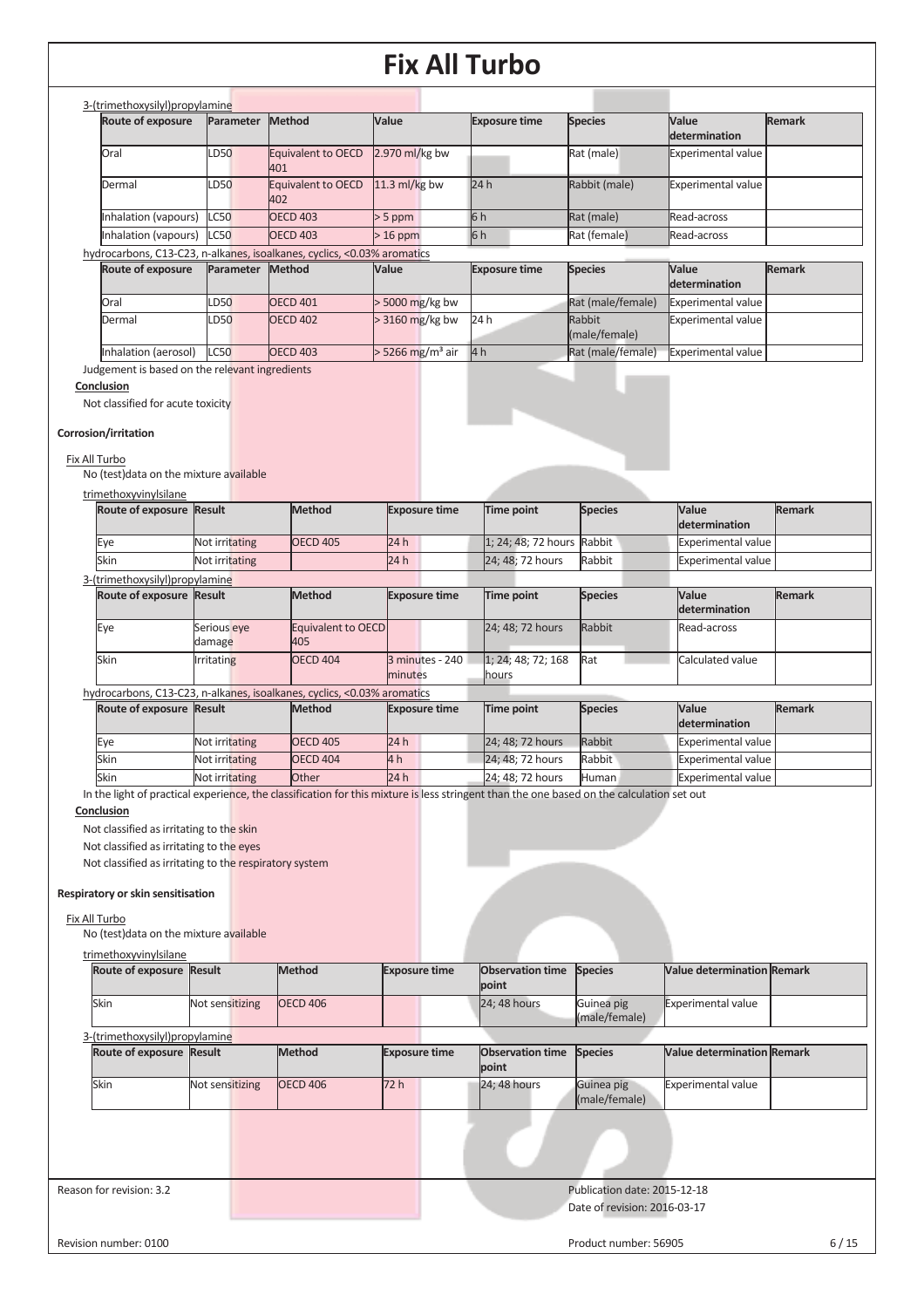| Route of exposure Result                                                                                     |                           |                                  | hydrocarbons, C13-C23, n-alkanes, isoalkanes, cyclics, <0.03% aromatics |                          |                                  |                                   |                                   |                               |
|--------------------------------------------------------------------------------------------------------------|---------------------------|----------------------------------|-------------------------------------------------------------------------|--------------------------|----------------------------------|-----------------------------------|-----------------------------------|-------------------------------|
|                                                                                                              |                           | <b>Method</b>                    |                                                                         | <b>Exposure time</b>     | <b>Observation time</b><br>point | <b>Species</b>                    | <b>Value determination Remark</b> |                               |
| Skin                                                                                                         | Not sensitizing           | <b>OECD 406</b>                  | 24h                                                                     |                          | 24; 48 hours                     | Guinea pig<br>(female)            | Read-across                       |                               |
| Skin                                                                                                         | Not sensitizing           | Other                            | 216h                                                                    |                          | 24; 48 hours                     | Human<br>(male/female)            | <b>Experimental value</b>         |                               |
| Judgement is based on the relevant ingredients                                                               |                           |                                  |                                                                         |                          |                                  |                                   |                                   |                               |
| Conclusion                                                                                                   |                           |                                  |                                                                         |                          |                                  |                                   |                                   |                               |
| Not classified as sensitizing for skin                                                                       |                           |                                  |                                                                         |                          |                                  |                                   |                                   |                               |
| Not classified as sensitizing for inhalation                                                                 |                           |                                  |                                                                         |                          |                                  |                                   |                                   |                               |
| Specific target organ toxicity<br>Fix All Turbo                                                              |                           |                                  |                                                                         |                          |                                  |                                   |                                   |                               |
| No (test) data on the mixture available                                                                      |                           |                                  |                                                                         |                          |                                  |                                   |                                   |                               |
| trimethoxyvinylsilane                                                                                        |                           |                                  |                                                                         |                          |                                  |                                   |                                   |                               |
| Route of exposure                                                                                            | Parameter                 | <b>Method</b>                    | Value                                                                   | Organ                    | <b>Effect</b>                    | <b>Exposure time</b>              | <b>Species</b>                    | Value<br>determination        |
| Oral (stomach                                                                                                | <b>OAEL</b>               | <b>OECD 422</b>                  | $62.5$ mg/kg                                                            | Thymus                   | Weight                           | 6 weeks (daily) - 8               | Rat (female)                      | Experimental                  |
| tube)                                                                                                        |                           |                                  | bw/day                                                                  |                          | reduction                        | weeks (daily)                     |                                   | value                         |
| Inhalation<br>(vapours)                                                                                      | OAEC                      | Subchronic<br>toxicity test      | 100 ppm                                                                 |                          | Change in urine<br>composition   | 14 weeks (6h/day, 5<br>days/week) | Rat (male)                        | Experimental<br>value         |
| Inhalation                                                                                                   | <b>NOAEC</b>              | Subchronic                       | 10 ppm                                                                  |                          | No effect                        | 14 weeks (6h/day, 5               | Rat                               | Experimental                  |
| (vapours)                                                                                                    |                           | toxicity test                    |                                                                         |                          |                                  | days/week)                        | (male/female)                     | value                         |
| 3-(trimethoxysilyl)propylamine                                                                               |                           |                                  |                                                                         |                          |                                  |                                   |                                   |                               |
| Route of exposure Parameter                                                                                  |                           | Method                           | Value                                                                   | Organ                    | <b>Effect</b>                    | <b>Exposure time</b>              | <b>Species</b>                    | <b>Value</b><br>determination |
| Oral (stomach                                                                                                | <b>OAEL</b>               | <b>OECD 408</b>                  | 600 mg/kg                                                               | Liver                    | Clinical signs;                  | $92 \text{ day}(s)$               | Rat                               | Read-across                   |
| tube)                                                                                                        |                           |                                  | bw/day                                                                  |                          | mortality; body                  |                                   | (male/female)                     |                               |
|                                                                                                              |                           |                                  |                                                                         |                          | weight; food<br>consumption      |                                   |                                   |                               |
| Oral (stomach                                                                                                | <b>NOAEL</b>              | <b>OECD 408</b>                  | 200 mg/kg                                                               | Liver                    | No effect                        | $92$ day(s)                       | Rat                               | Read-across                   |
| tube)                                                                                                        |                           |                                  | bw/day                                                                  |                          |                                  |                                   | (male/female)                     |                               |
| Inhalation (aerosol) IRT                                                                                     |                           | Equivalent to                    | 147 mg/m <sup>3</sup> air                                               | Lungs                    | Lesions in                       | 4 weeks (6h/day, 5                | Rat (male)                        | Read-across                   |
|                                                                                                              | (inhalation<br>risk test) | <b>OECD 412</b>                  |                                                                         |                          | larynx, trachea<br>and lung      | days/week)                        |                                   |                               |
| hydrocarbons, C13-C23, n-alkanes, isoalkanes, cyclics, <0.03% aromatics                                      |                           |                                  |                                                                         |                          |                                  |                                   |                                   |                               |
| Route of exposure                                                                                            | Parameter                 | Method                           | Value                                                                   | Organ                    | <b>Effect</b>                    | <b>Exposure time</b>              | <b>Species</b>                    | Value                         |
|                                                                                                              |                           |                                  |                                                                         |                          |                                  |                                   |                                   | determination                 |
| Oral                                                                                                         | <b>NOAEL</b>              | Equivalent to<br><b>OECD 408</b> | $\geq 5000$ mg/kg<br>bw/day                                             |                          | No effect                        | 13 weeks (daily)                  | Rat<br>(male/female)              | Read-across                   |
| Inhalation                                                                                                   | <b>NOAEC</b>              | Equivalent to                    | $>$ 10400 mg/m <sup>3</sup>                                             |                          | No effect                        | 13 weeks (6h/day, 5               | Rat                               | Read-across                   |
| (vapours)                                                                                                    |                           | <b>OECD 413</b>                  | air                                                                     |                          |                                  | days/week)                        | (male/female)                     |                               |
| Judgement is based on the relevant ingredients                                                               |                           |                                  |                                                                         |                          |                                  |                                   |                                   |                               |
| Conclusion                                                                                                   |                           |                                  |                                                                         |                          |                                  |                                   |                                   |                               |
| Not classified for subchronic toxicity                                                                       |                           |                                  |                                                                         |                          |                                  |                                   |                                   |                               |
|                                                                                                              |                           |                                  |                                                                         |                          |                                  |                                   |                                   |                               |
|                                                                                                              |                           |                                  |                                                                         |                          |                                  |                                   |                                   |                               |
|                                                                                                              |                           |                                  |                                                                         |                          |                                  |                                   |                                   |                               |
|                                                                                                              |                           |                                  |                                                                         |                          |                                  |                                   |                                   |                               |
|                                                                                                              |                           |                                  |                                                                         |                          |                                  |                                   |                                   |                               |
| <b>Result</b>                                                                                                |                           | <b>Method</b>                    |                                                                         | Test substrate           |                                  | <b>Effect</b>                     | <b>Value determination</b>        |                               |
| Positive with metabolic                                                                                      |                           | <b>OECD 473</b>                  |                                                                         | CHL/IU cells             |                                  | Chromosome aberrations            | <b>Experimental value</b>         |                               |
| activation, positive without                                                                                 |                           |                                  |                                                                         |                          |                                  |                                   |                                   |                               |
| metabolic activation<br>Negative with metabolic                                                              |                           | <b>OECD 476</b>                  |                                                                         |                          |                                  | No effect                         |                                   |                               |
| activation, negative without                                                                                 |                           |                                  |                                                                         |                          | Chinese hamster ovary (CHO)      |                                   | Experimental value                |                               |
| metabolic activation                                                                                         |                           |                                  |                                                                         |                          |                                  |                                   |                                   |                               |
| Negative with metabolic                                                                                      |                           | <b>OECD 471</b>                  |                                                                         | Bacteria (S.typhimurium) |                                  | No effect                         | <b>Experimental value</b>         |                               |
| activation, negative without<br>metabolic activation                                                         |                           |                                  |                                                                         |                          |                                  |                                   |                                   |                               |
|                                                                                                              |                           |                                  |                                                                         |                          |                                  |                                   |                                   |                               |
| Mutagenicity (in vitro)<br>Fix All Turbo<br>No (test) data on the mixture available<br>trimethoxyvinylsilane |                           |                                  |                                                                         |                          |                                  |                                   |                                   |                               |
|                                                                                                              |                           |                                  |                                                                         |                          |                                  |                                   |                                   |                               |
|                                                                                                              |                           |                                  |                                                                         |                          |                                  |                                   |                                   |                               |
|                                                                                                              |                           |                                  |                                                                         |                          |                                  |                                   |                                   |                               |
| Reason for revision: 3.2                                                                                     |                           |                                  |                                                                         |                          |                                  | Publication date: 2015-12-18      |                                   |                               |
|                                                                                                              |                           |                                  |                                                                         |                          |                                  | Date of revision: 2016-03-17      |                                   |                               |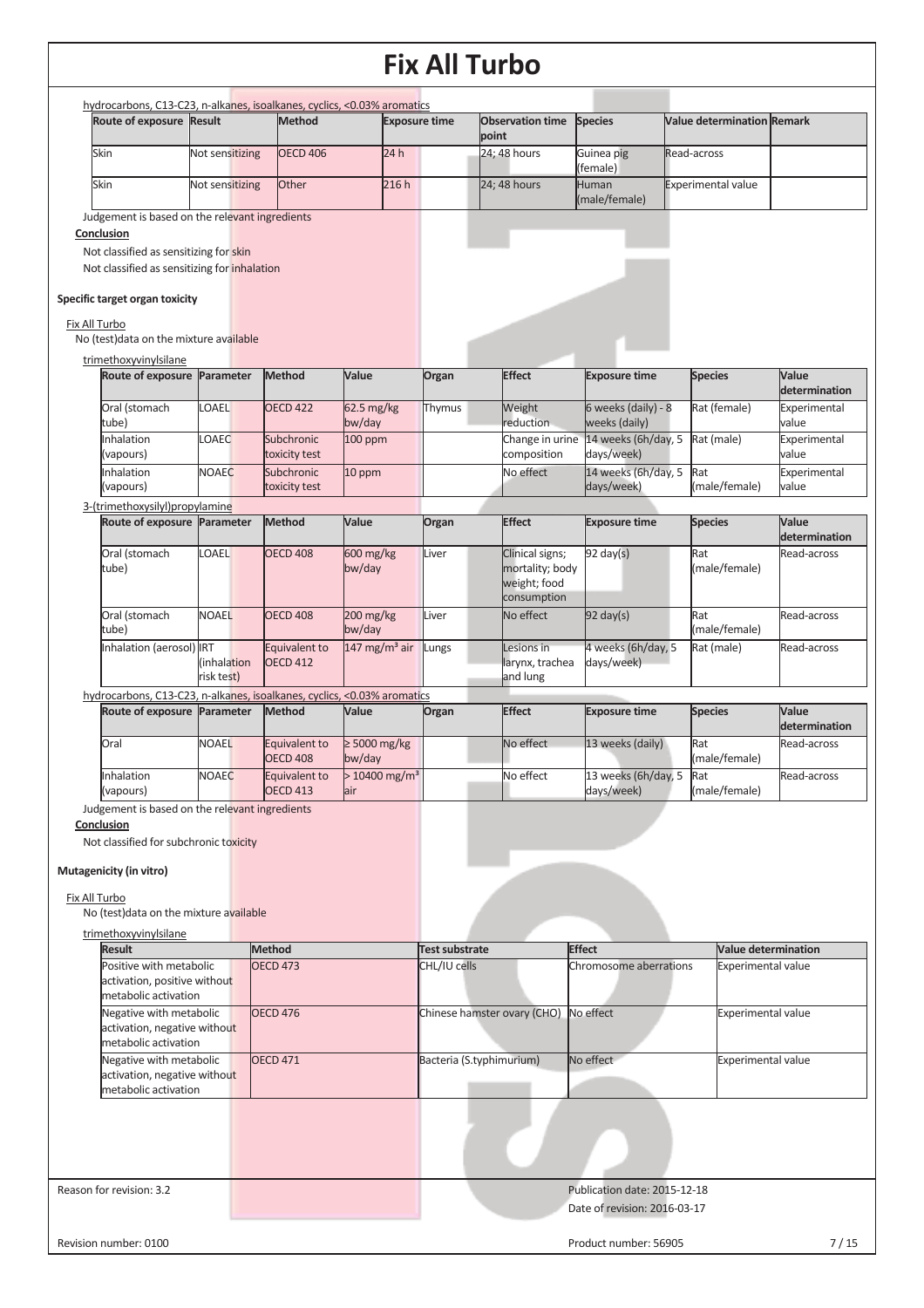| 3-(trimethoxysilyl)propylamine                                                  |                                                                         |                                            |               |                            |
|---------------------------------------------------------------------------------|-------------------------------------------------------------------------|--------------------------------------------|---------------|----------------------------|
| <b>Result</b>                                                                   | <b>Method</b>                                                           | Test substrate                             | <b>Effect</b> | <b>Value determination</b> |
| Negative with metabolic<br>activation, negative without<br>metabolic activation | <b>OECD 476</b>                                                         | Chinese hamster ovary (CHO)                | No effect     | Read-across                |
| Negative with metabolic<br>activation, negative without<br>metabolic activation | <b>OECD 473</b>                                                         | Chinese hamster lung<br><b>fibroblasts</b> | No effect     | Read-across                |
| Negative with metabolic<br>activation, negative without<br>metabolic activation | <b>OECD 471</b>                                                         | Escherichia coli                           | No effect     | <b>Experimental value</b>  |
| Negative with metabolic<br>activation, negative without<br>metabolic activation | <b>OECD 471</b>                                                         | Bacteria (S.typhimurium)                   | No effect     | <b>Experimental value</b>  |
|                                                                                 | hydrocarbons, C13-C23, n-alkanes, isoalkanes, cyclics, <0.03% aromatics |                                            |               |                            |
| <b>Result</b>                                                                   | <b>Method</b>                                                           | Test substrate                             | <b>Effect</b> | Value determination        |
| Negative                                                                        | Equivalent to OECD 471                                                  | Bacteria (S.typhimurium)                   |               | <b>Experimental value</b>  |

### **Mutagenicity (in vivo)**

#### Fix All Turbo

No (test)data on the mixture available

### trimethoxyvinylsilane

| <b>Result</b>                                                           | Method                    | <b>Exposure time</b>             | <b>Test substrate</b> | Organ              | <b>Value determination</b> |
|-------------------------------------------------------------------------|---------------------------|----------------------------------|-----------------------|--------------------|----------------------------|
| Negative                                                                | EPA 560/6-83-001          |                                  | Mouse (male/female)   | Blood              | <b>Experimental value</b>  |
| 3-(trimethoxysilyl)propylamine                                          |                           |                                  |                       |                    |                            |
| <b>Result</b>                                                           | <b>Method</b>             | <b>Exposure time</b>             | <b>Test substrate</b> | Organ              | <b>Value determination</b> |
| <b>Negative</b>                                                         | Equivalent to OECD<br>474 |                                  | Mouse (male/female)   | <b>Bone marrow</b> | Read-across                |
| hydrocarbons, C13-C23, n-alkanes, isoalkanes, cyclics, <0.03% aromatics |                           |                                  |                       |                    |                            |
| <b>Result</b>                                                           | <b>Method</b>             | <b>Exposure time</b>             | <b>Test substrate</b> | Organ              | <b>Value determination</b> |
| Negative                                                                | Equivalent to OECD<br>483 | 8 weeks (6h/day, 5<br>days/week) | Mouse (male)          |                    | Read-across                |
| Negative                                                                | Equivalent to OECD<br>475 |                                  | Rat (male/female)     |                    | Read-across                |
| Negative                                                                | Equivalent to OECD<br>474 |                                  | Mouse (male/female)   |                    | Read-across                |

### **Carcinogenicity**

Fix All Turbo

No (test)data on the mixture available

3-(trimethoxysilyl)propylamine

| <b>Route of</b> |                                                                            |                                                 |                                |                                                      |                                                 |                                             | <b>Value</b>      |
|-----------------|----------------------------------------------------------------------------|-------------------------------------------------|--------------------------------|------------------------------------------------------|-------------------------------------------------|---------------------------------------------|-------------------|
| exposure        |                                                                            |                                                 |                                |                                                      |                                                 |                                             | determination     |
| Dermal          |                                                                            |                                                 |                                |                                                      |                                                 |                                             | Inconclusive.     |
|                 |                                                                            |                                                 |                                |                                                      |                                                 |                                             | insufficient data |
|                 | <u>UUTIILLUVAVUIVIJAI UPVIDITIILLU</u><br><b>Parameter</b><br><b>NOAEL</b> | <b>Method</b><br>Carcinogenic<br>toxicity study | <b>Value</b><br>$43.8$ mg/week | <b>Exposure time</b><br>104 weeks (3)<br>times/week) | <b>Species</b><br><b>Mouse</b><br>(male/female) | <b>Effect</b><br>No carcinogenic<br>leffect | Organ<br>Skin     |

#### **Reproductive toxicity**

Fix All Turbo

No (test)data on the mixture available

trimethoxyvinylsilane

|                        | Parameter        | <b>Method</b>              | Value                  | <b>Exposure time Species</b> |              | <b>Effect</b> | Organ | Value<br>determination |
|------------------------|------------------|----------------------------|------------------------|------------------------------|--------------|---------------|-------|------------------------|
| Developmental toxicity | <b>NOAEL</b>     | <b>EPA OTS</b><br>798.4350 | $100$ ppm              | 10 days<br>(6h/day)          | Rat (female) | No effect     |       | Experimental<br>value  |
| Maternal toxicity      | <b>NOAEL</b>     | <b>EPA OTS</b><br>798.4350 | 25 ppm                 | 10 days<br>(6h/day)          | Rat (female) | No effect     |       | Experimental<br>value  |
| Effects on fertility   | <b>NOAEL (P)</b> | <b>OECD 422</b>            | $1000$ mg/kg<br>bw/day | 8 week(s)                    | Rat (male)   | No effect     |       | Experimental<br>value  |
|                        | <b>NOAEL (P)</b> | <b>OECD 422</b>            | 250                    | 6 week(s)                    | Rat (female) | No effect     |       | Experimental<br>value  |
|                        |                  |                            |                        |                              |              |               |       |                        |

Reason for revision: 3.2 Publication date: 2015-12-18 Date of revision: 2016-03-17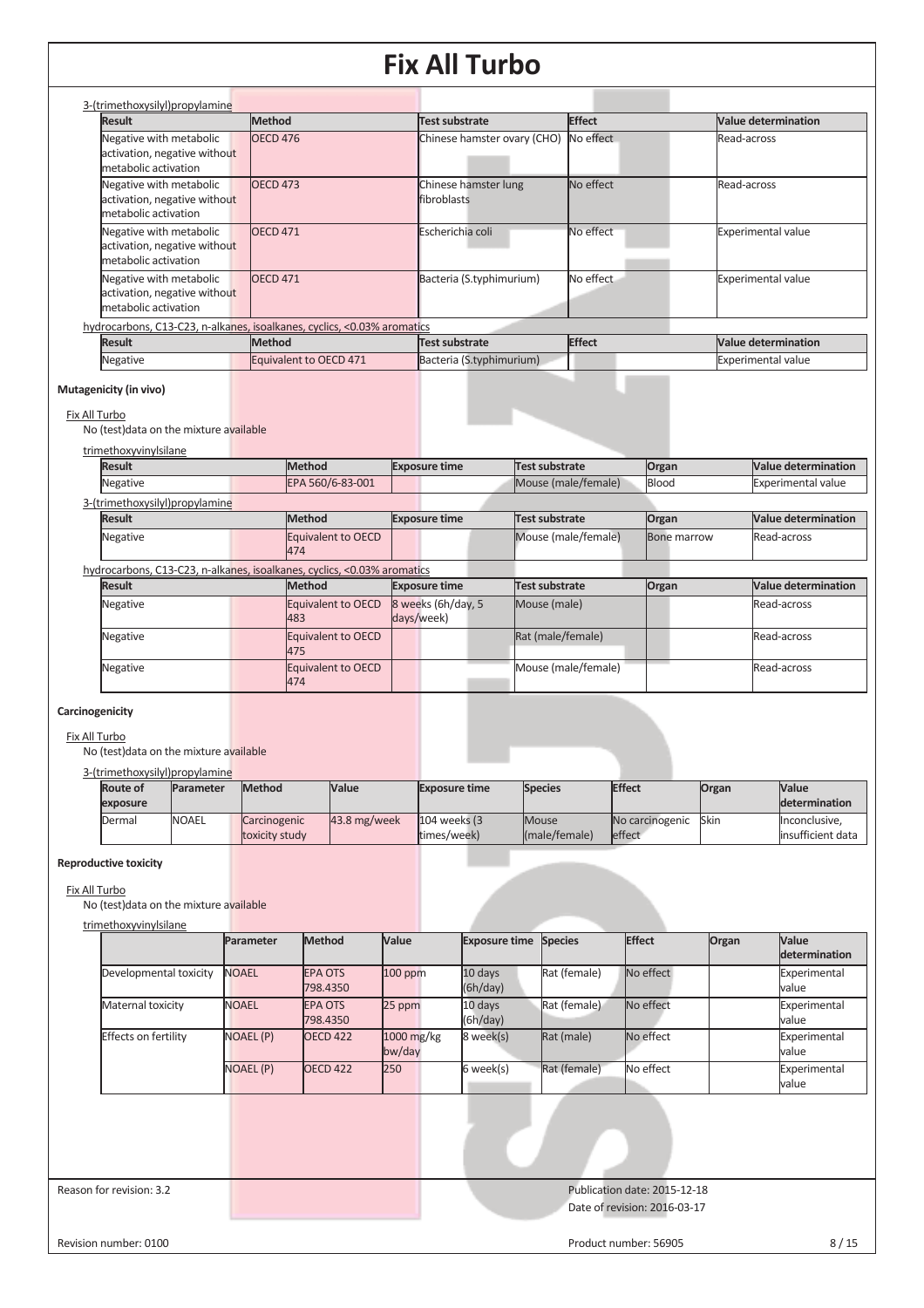| 3-(trimethoxysilyl) propylamine |              |                            |                                             |                                  |                      |                                                                   |          |                               |
|---------------------------------|--------------|----------------------------|---------------------------------------------|----------------------------------|----------------------|-------------------------------------------------------------------|----------|-------------------------------|
|                                 | Parameter    | <b>Method</b>              | <b>Value</b>                                | <b>Exposure time</b>             | <b>Species</b>       | <b>Effect</b>                                                     | Organ    | Value<br><b>determination</b> |
| Developmental toxicity          | <b>NOAEL</b> | <b>EPA OTS</b><br>798.4900 | $100$ mg/kg<br>bw/day                       | 14 days<br>(gestation,<br>daily) | Rat                  | No effect                                                         |          | Read-across                   |
|                                 | OAEL         | <b>EPA OTS</b><br>798.4900 | 600 mg/kg<br>bw/day                         | 14 days<br>(gestation,<br>daily) | Rat                  | Minor skeletal<br>variations                                      | Skeleton | Read-across                   |
| Maternal toxicity               | <b>NOAEL</b> | <b>Other</b>               | $100 \text{ mg/kg}$<br>bw/day               | $14 \text{ day(s)}$              | Rat                  | No effect                                                         |          | Read-across                   |
|                                 | OAEL         | <b>Other</b>               | $600 \frac{\text{mg}}{\text{kg}}$<br>bw/day | $14 \text{ day(s)}$              | Rat                  | Clinical signs;<br>mortality; body<br>weight; food<br>consumption | General  | Read-across                   |
| <b>Effects on fertility</b>     | <b>NOAEL</b> | <b>OECD 408</b>            | 600 mg/kg<br>bw/day                         | $92 \text{ day}(s)$              | Rat<br>(male/female) | No effect                                                         |          | Read-across                   |

hydrocarbons, C13-C23, n-alkanes, isoalkanes, cyclics, <0.03% aromatics

|                        | Parameter    | <b>Method</b>                    | Value                   | <b>Exposure time</b>                 | <b>Species</b>       | <b>Effect</b> | Organ | Value<br>determination |
|------------------------|--------------|----------------------------------|-------------------------|--------------------------------------|----------------------|---------------|-------|------------------------|
| Developmental toxicity | <b>NOAEL</b> | Equivalent to<br><b>OECD 414</b> | $>1000$ mg/kg<br>bw/day | $10 \text{ day(s)}$                  | Rat                  | No effect     |       | Experimental<br>value  |
| Effects on fertility   | <b>NOAEC</b> | Equivalent to<br><b>OECD 416</b> | $\geq$ 1500 ppm         | 13 weeks<br>(6h/day, 5<br>days/week) | Rat<br>(male/female) | No effect     |       | Read-across            |
|                        | <b>NOAEC</b> | Equivalent to<br><b>OECD 421</b> | $\geq$ 300 ppm          | 8 weeks<br>(6h/day, 5<br>days/week)  | Rat<br>(male/female) | No effect     |       | Read-across            |
|                        | <b>NOAEL</b> | Equivalent to<br><b>OECD 422</b> | $>1000$ mg/kg<br>bw/day | 6 weeks (daily)                      | Rat<br>(male/female) | No effect     |       | Read-across            |

Judgement is based on the relevant ingredients

**Conclusion CMR** 

Not classified for carcinogenicity

Not classified for mutagenic or genotoxic toxicity

Not classified for reprotoxic or developmental toxicity

#### **Toxicity other effects**

Fix All Turbo No (test)data on the mixture available

**Chronic effects from short and long-term exposure** 

Fix All Turbo No effects known.

## SECTION 12: Ecological information

### **12.1. Toxicity**

Fix All Turbo

No (test)data on the mixture available

|                                                 | Parameter   | Method                  | Value      | <b>Duration</b>    | <b>Species</b>                                   | <b>Test design</b>                                           | Fresh/salt<br>water | Value determination                             |
|-------------------------------------------------|-------------|-------------------------|------------|--------------------|--------------------------------------------------|--------------------------------------------------------------|---------------------|-------------------------------------------------|
| Acute toxicity fishes                           | <b>LC50</b> |                         | 191 mg/l   | 96 h               | Oncorhynchus<br>mykiss                           |                                                              | Fresh water         | Experimental value;<br>Nominal<br>concentration |
| Acute toxicity invertebrates                    | <b>EC50</b> | <b>EU Method</b><br>C.2 | 168.7 mg/l | 48 h               | Daphnia magna                                    | Static system                                                | Fresh water         | Experimental value;<br><b>GLP</b>               |
| Toxicity algae and other aquatic EC50<br>plants |             | EPA 67014-<br>$73-0$    | $210$ mg/l | $7 \text{ day}(s)$ | PseudokirchnerielStatic system<br>la subcapitata |                                                              | Fresh water         | Experimental value;<br>Nominal<br>concentration |
| Long-term toxicity fish                         |             |                         |            |                    |                                                  |                                                              |                     | Data waiving                                    |
| Long-term toxicity aquatic<br>invertebrates     |             |                         |            |                    |                                                  |                                                              |                     | Data waiving                                    |
|                                                 |             |                         |            |                    |                                                  |                                                              |                     |                                                 |
| Reason for revision: 3.2                        |             |                         |            |                    |                                                  | Publication date: 2015-12-18<br>Date of revision: 2016-03-17 |                     |                                                 |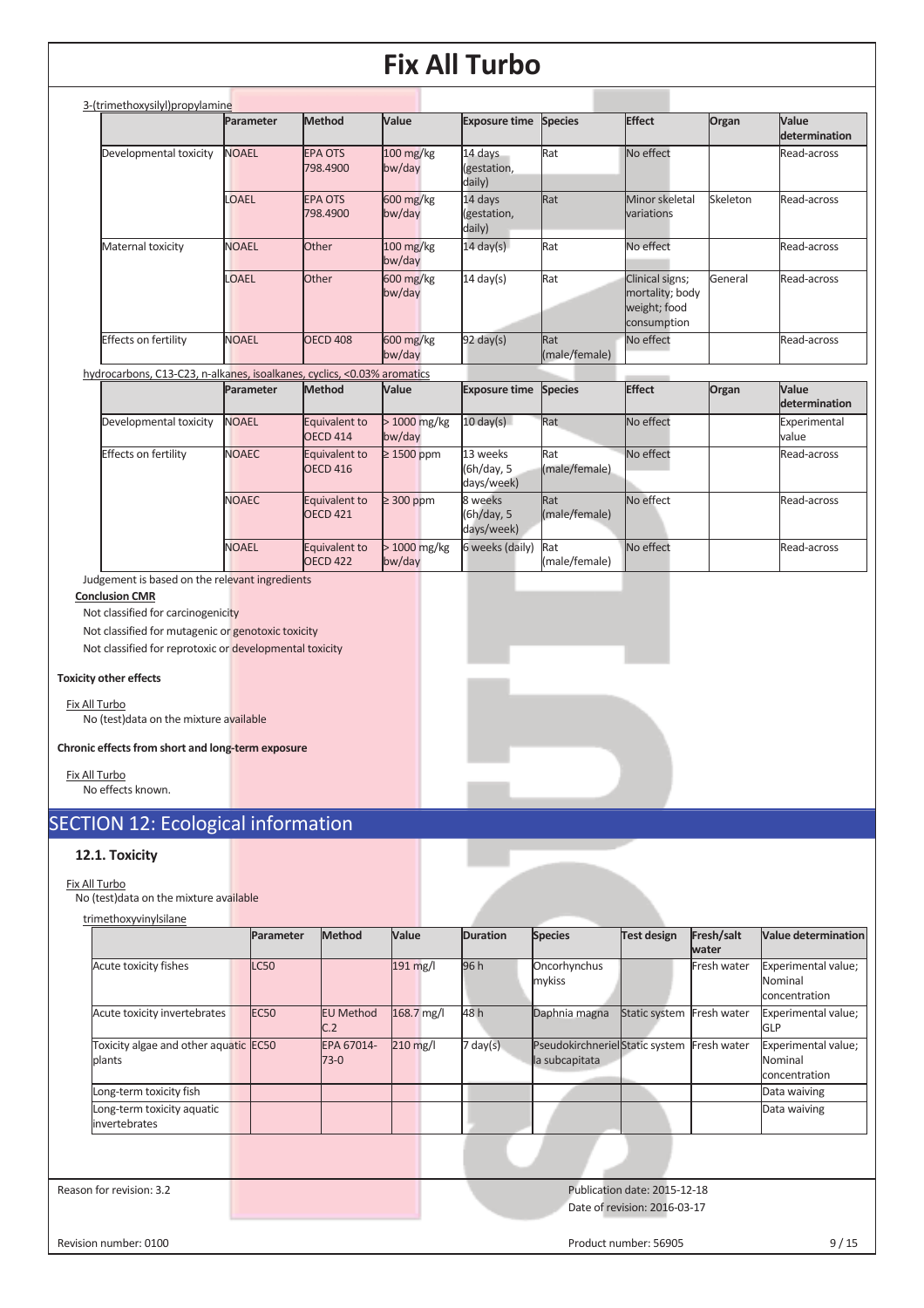| 3-(trimethoxysilyl)propylamine                                          |             |                         |               |                     |                                |                           |                     |                            |
|-------------------------------------------------------------------------|-------------|-------------------------|---------------|---------------------|--------------------------------|---------------------------|---------------------|----------------------------|
|                                                                         | Parameter   | Method                  | Value         | <b>Duration</b>     | <b>Species</b>                 | <b>Test design</b>        | Fresh/salt<br>water | <b>Value determination</b> |
| Acute toxicity fishes                                                   | <b>LC50</b> | <b>OECD 203</b>         | $> 934$ mg/l  | 96 h                | Danio rerio                    | Semi-static<br>system     | Fresh water         | Read-across; GLP           |
| Acute toxicity invertebrates                                            | <b>EC50</b> | <b>OECD 202</b>         | 331 mg/l      | 48h                 | Daphnia magna                  | Static system             | Fresh water         | Read-across: GLP           |
| Toxicity algae and other aquatic<br>plants                              | <b>EC50</b> | <b>EU Method</b><br>C.3 | $>1000$ mg/l  | 72 h                | Desmodesmus<br>subspicatus     | Static system Fresh water |                     | Read-across; GLP           |
| Toxicity aquatic micro-<br>organisms                                    | <b>EC50</b> | Other                   | 43 mg/l       | 5.75h               | Pseudomonas<br>putida          | Static system             | Fresh water         | Read-across; GLP           |
| hydrocarbons, C13-C23, n-alkanes, isoalkanes, cyclics, <0.03% aromatics |             |                         |               |                     |                                |                           |                     |                            |
|                                                                         | Parameter   | <b>Method</b>           | Value         | <b>Duration</b>     | <b>Species</b>                 | <b>Test design</b>        | Fresh/salt<br>water | <b>Value determination</b> |
| Acute toxicity fishes                                                   | <b>LC50</b> | <b>OECD 203</b>         | $>1028$ mg/l  | 96 h                | <b>Scophthalmus</b><br>maximus |                           |                     | <b>Experimental value</b>  |
| Acute toxicity invertebrates                                            | <b>LC50</b> | Other                   | $> 3193$ mg/l | 48 h                | Acartia tonsa                  |                           |                     | <b>Experimental value</b>  |
| Toxicity algae and other aquatic ErC50<br>plants                        |             | ISO 10253               | $>10000$ mg/l | 72 h                | Skeletonema<br>costatum        |                           |                     | <b>Experimental value</b>  |
| Long-term toxicity fish                                                 | <b>NOEL</b> |                         | $>1000$ mg/l  | $28 \text{ day}(s)$ | Oncorhynchus<br>mykiss         |                           |                     | <b>QSAR</b>                |
| Long-term toxicity aquatic<br>invertebrates                             | <b>NOEL</b> |                         | $>1000$ mg/l  | $21$ day(s)         | Daphnia magna                  |                           |                     | <b>QSAR</b>                |
| Toxicity aquatic micro-<br>organisms                                    | <b>EC50</b> | <b>OECD 209</b>         | $>100$ mg/l   | 3h                  | <b>Activated sludge</b>        | <b>Static system</b>      | Fresh water         | <b>Experimental value</b>  |

Judgement is based on the relevant ingredients

### **Conclusion**

Not classified as dangerous for the environment according to the criteria of Regulation (EC) No 1272/2008

### **12.2. Persistence and degradability**

| <b>Method</b>                                                           | Value             | <b>Duration</b>                       | <b>Value determination</b> |
|-------------------------------------------------------------------------|-------------------|---------------------------------------|----------------------------|
| OECD 301F: Manometric Respirometry Test                                 | 51 %: GLP         | $28$ day(s)                           | Experimental value         |
| Phototransformation air (DT50 air)                                      |                   |                                       |                            |
| <b>Method</b>                                                           | Value             | <b>Conc. OH-radicals</b>              | <b>Value determination</b> |
|                                                                         | $0.56$ day(s)     | 500000/cm <sup>3</sup>                | Calculated value           |
| Half-life water (t1/2 water)                                            |                   |                                       |                            |
| <b>Method</b>                                                           | Value             | Primary<br>degradation/mineralisation | <b>Value determination</b> |
| OECD 111: Hydrolysis as a function of pH                                | $< 2.4 h; pH = 7$ | Primary degradation                   | Weight of evidence         |
| 3-(trimethoxysilyl)propylamine<br><b>Biodegradation water</b>           |                   |                                       |                            |
| <b>Method</b>                                                           | Value             | <b>Duration</b>                       | <b>Value determination</b> |
| EU Method C.4                                                           | 67 %; GLP         | $28 \text{ day(s)}$                   | <b>Experimental value</b>  |
| Half-life water (t1/2 water)                                            |                   |                                       |                            |
| <b>Method</b>                                                           | Value             | Primary<br>degradation/mineralisation | Value determination        |
|                                                                         | 4 h; $pH = 7$     | Primary degradation                   | <b>QSAR</b>                |
| hydrocarbons, C13-C23, n-alkanes, isoalkanes, cyclics, <0.03% aromatics |                   |                                       |                            |
| <b>Biodegradation water</b>                                             |                   |                                       |                            |
| <b>Method</b>                                                           | Value             | <b>Duration</b>                       | <b>Value determination</b> |
| OECD 306: Biodegradability in Seawater                                  | 74 %              | $28$ day(s)                           | Experimental value         |
| Phototransformation water (DT50 water)                                  |                   |                                       |                            |
| <b>Method</b>                                                           | Value             | Conc. OH-radicals                     | <b>Value determination</b> |
|                                                                         | No effect         |                                       |                            |
| Half-life soil (t1/2 soil)                                              |                   |                                       |                            |
| <b>Method</b>                                                           | Value             | Primary<br>degradation/mineralisation | <b>Value determination</b> |
|                                                                         | No effect         |                                       |                            |
| Conclusion                                                              |                   |                                       |                            |
| Contains non readily biodegradable component(s)                         |                   |                                       |                            |
| Reason for revision: 3.2                                                |                   | Publication date: 2015-12-18          |                            |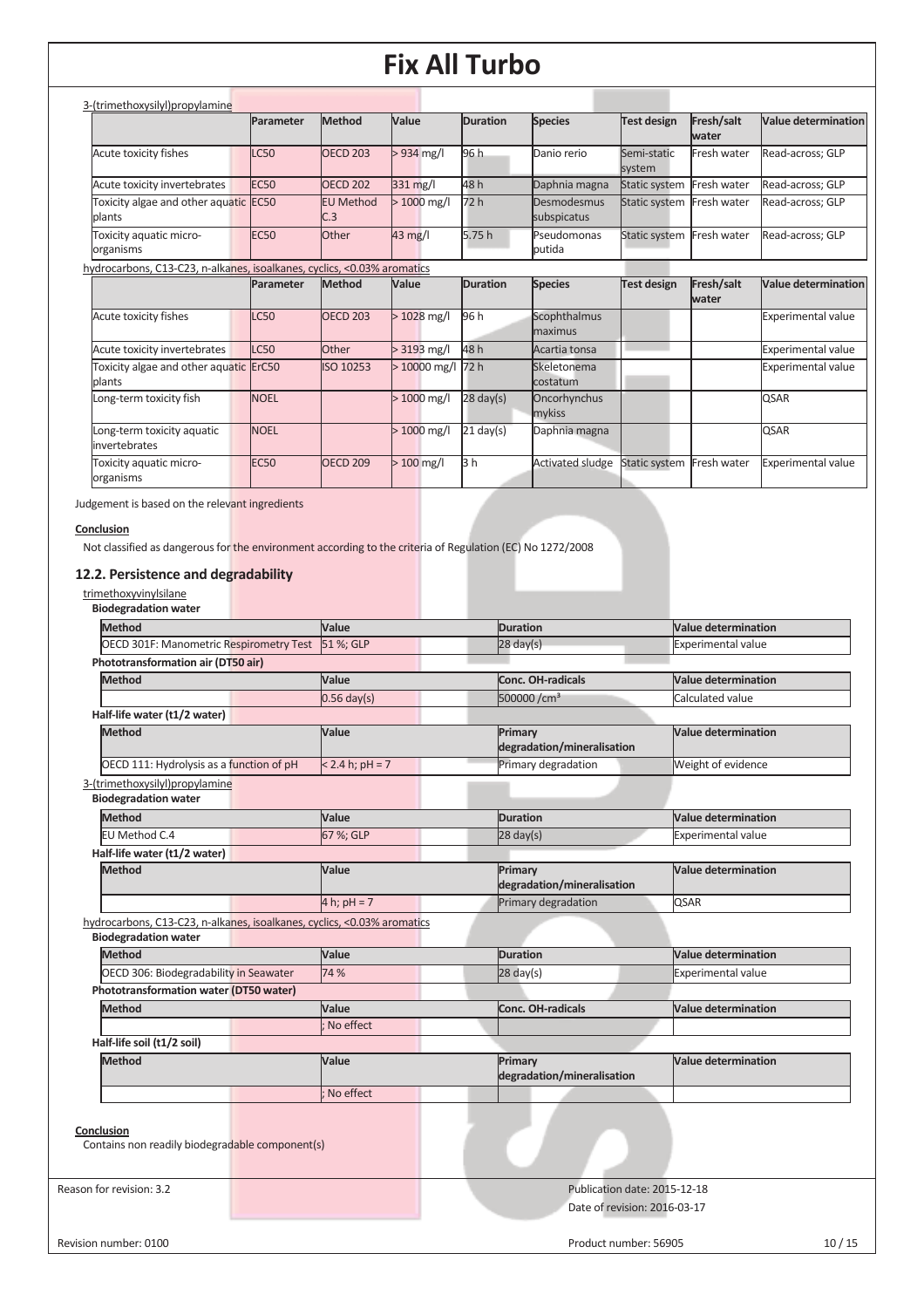|                                                                         |               |                          | I IA AII TULIVU |                |                            |
|-------------------------------------------------------------------------|---------------|--------------------------|-----------------|----------------|----------------------------|
|                                                                         |               |                          |                 |                |                            |
| 12.3. Bioaccumulative potential<br>Fix All Turbo                        |               |                          |                 |                |                            |
| Log Kow                                                                 |               |                          |                 |                |                            |
| <b>Method</b>                                                           | Remark        |                          | Value           | Temperature    | <b>Value determination</b> |
|                                                                         |               | Not applicable (mixture) |                 |                |                            |
|                                                                         |               |                          |                 |                |                            |
| trimethoxyvinylsilane                                                   |               |                          |                 |                |                            |
| <b>BCF other aquatic organisms</b>                                      |               |                          |                 |                |                            |
| Parameter<br>Method                                                     |               | Value                    | <b>Duration</b> | <b>Species</b> | <b>Value determination</b> |
|                                                                         |               |                          |                 |                | Data waiving               |
| Log Kow                                                                 |               |                          |                 |                |                            |
| <b>Method</b>                                                           | <b>Remark</b> |                          | Value           | Temperature    | Value determination        |
| <b>KOWWIN</b>                                                           | Calculated    |                          | $\overline{2}$  | 20 °C          | <b>QSAR</b>                |
| 3-(trimethoxysilyl)propylamine                                          |               |                          |                 |                |                            |
| Log Kow                                                                 |               |                          |                 |                |                            |
| <b>Method</b>                                                           | <b>Remark</b> |                          | Value           | Temperature    | <b>Value determination</b> |
|                                                                         |               |                          | 0.2             | 20 °C          | <b>QSAR</b>                |
| hydrocarbons, C13-C23, n-alkanes, isoalkanes, cyclics, <0.03% aromatics |               |                          |                 |                |                            |
| Log Kow                                                                 |               |                          |                 |                |                            |
| <b>Method</b>                                                           | <b>Remark</b> |                          | Value           | Temperature    | <b>Value determination</b> |
|                                                                         |               | No data available        |                 |                |                            |
| Conclusion                                                              |               |                          |                 |                |                            |
| Contains bioaccumulative component(s)                                   |               |                          |                 |                |                            |
| 12.4. Mobility in soil                                                  |               |                          |                 |                |                            |
| trimethoxyvinylsilane                                                   |               |                          |                 |                |                            |
| (log) Koc                                                               |               |                          |                 |                |                            |
| Parameter                                                               |               |                          | Method          | Value          | Value determination        |
|                                                                         |               |                          |                 |                | Data waiving               |
| <b>Volatility (Henry's Law constant H)</b>                              |               |                          |                 |                |                            |
| Value                                                                   | Method        |                          | Temperature     | <b>Remark</b>  | Value determination        |
| 8.72E-5 atm m <sup>3</sup> /mol                                         |               |                          | 25 °C           |                | <b>Estimated value</b>     |
| hydrocarbons, C13-C23, n-alkanes, isoalkanes, cyclics, <0.03% aromatics |               |                          |                 |                |                            |

**Percent distribution** 

| <b>Method</b> |                  | <b>Fraction air</b> | <b>Fraction biota</b> | Fraction<br><b>sediment</b> |  | <b>Fraction soil</b> | <b>Fraction water</b> | <b>Nalue determination</b> |
|---------------|------------------|---------------------|-----------------------|-----------------------------|--|----------------------|-----------------------|----------------------------|
|               | Mackay level III | 8.3%                |                       | 83.2%                       |  | 7.4%                 | 1%                    | Calculated value           |

#### **Conclusion**

Contains component(s) that adsorb(s) into the soil

#### **12.5. Results of PBT and vPvB assessment**

Due to insufficient data no statement can be made whether the component(s) fulfil(s) the criteria of PBT and vPvB according to Annex XIII of Regulation (EC) No 1907/2006.

#### **12.6. Other adverse effects**

#### Fix All Turbo

**Fluorinated greenhouse gases (Regulation (EU) No 517/2014)** 

None of the known components is included in the list of fluorinated greenhouse gases (Regulation (EU) No 517/2014)

#### **Ozone-depleting potential (ODP)**

Not classified as dangerous for the ozone layer (Regulation (EC) No 1005/2009)

#### 3-(trimethoxysilyl)propylamine

**Ground water**

Ground water pollutant

### SECTION 13: Disposal considerations

The information in this section is a general description. If applicable and available, exposure scenarios are attached in annex. Always use the relevant exposure scenarios that correspond to your identified use.

#### **13.1. Waste treatment methods**

**13.1.1 Provisions relating to waste** 

Reason for revision: 3.2 Publication date: 2015-12-18 Date of revision: 2016-03-17

Revision number: 0100 11/15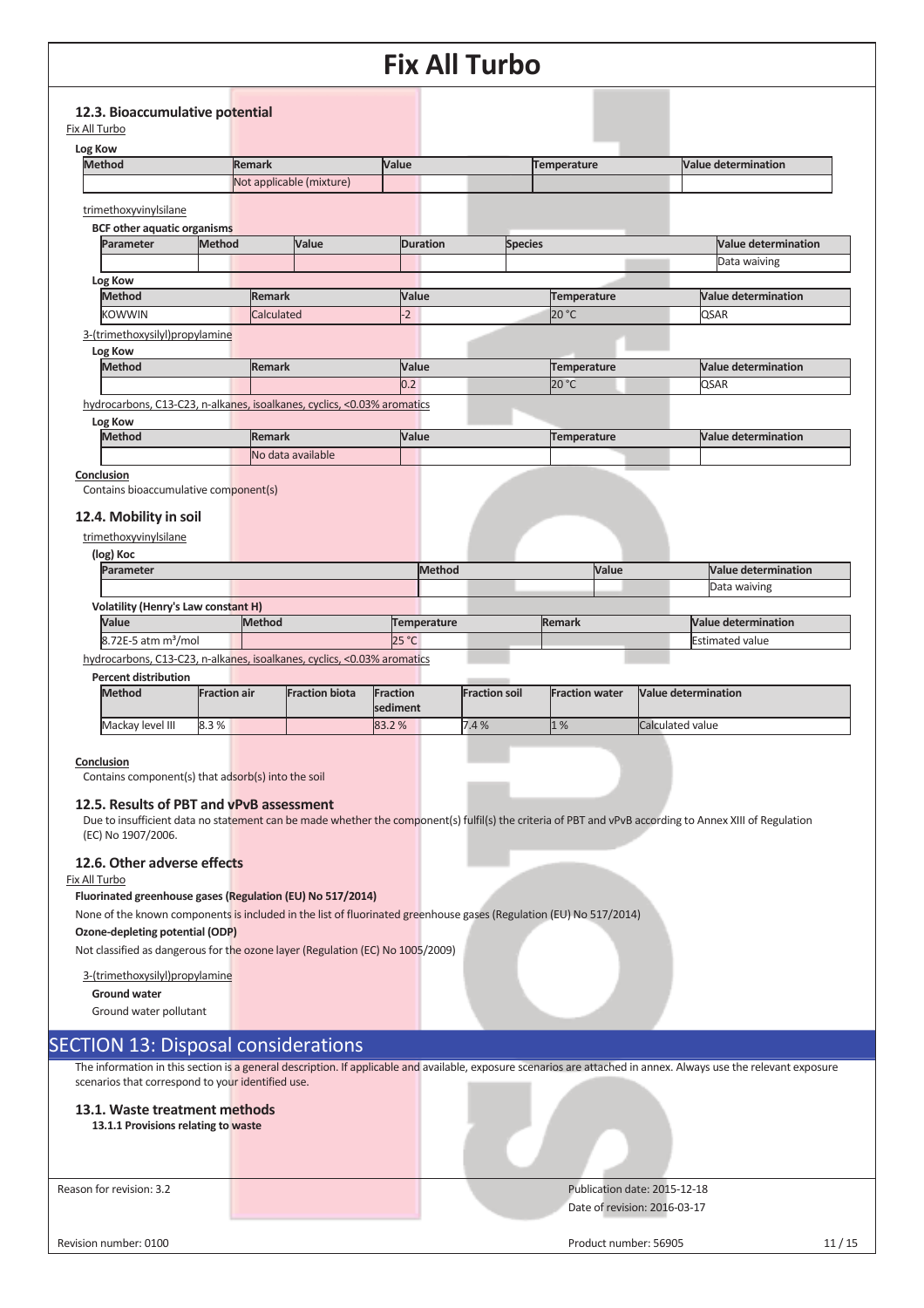Can be considered as non-hazardous waste according to Regulation (EU) No 1357/2014.

Waste material code (Directive 2008/98/EC, Decision 2000/0532/EC).

08 04 10 (wastes from MFSU of adhesives and sealants (including waterproofing products): waste adhesives and sealants other than those mentioned in 08 04 09). Depending on branch of industry and production process, also other waste codes may be applicable.

#### **13.1.2 Disposal methods**

Recycle/reuse. Remove waste in accordance with local and/or national regulations. Do not discharge into drains or the environment.

#### **13.1.3 Packaging/Container**

Waste material code packaging (Directive 2008/98/EC).

15 01 02 (plastic packaging).

## SECTION 14: Transport information

## **Road (ADR)**

| Not subject<br>Transport<br>14.2. UN proper shipping name<br>14.3. Transport hazard class(es)<br>Hazard identification number<br>Class<br>Classification code<br>14.4. Packing group<br>Packing group<br>Labels<br>14.5. Environmental hazards<br>Environmentally hazardous substance mark<br>no<br>14.6. Special precautions for user<br>Special provisions<br>Limited quantities<br>Rail (RID)<br>14.1. UN number<br>Transport<br>Not subject<br>14.2. UN proper shipping name<br>14.3. Transport hazard class(es)<br>Hazard identification number<br>Class<br>Classification code<br>14.4. Packing group<br>Packing group<br>Labels<br>14.5. Environmental hazards<br>Environmentally hazardous substance mark<br>no<br>14.6. Special precautions for user<br><b>Special provisions</b><br>Limited quantities<br><b>Inland waterways (ADN)</b><br>14.1. UN number<br>Transport<br>Not subject<br>14.2. UN proper shipping name<br>14.3. Transport hazard class(es)<br>Class<br>Classification code<br>14.4. Packing group<br>Packing group<br>Labels<br>14.5. Environmental hazards<br>Environmentally hazardous substance mark<br>no<br>14.6. Special precautions for user<br>Special provisions<br>Limited quantities<br>Sea (IMDG/IMSBC)<br>14.1. UN number<br>Reason for revision: 3.2<br>Publication date: 2015-12-18<br>Date of revision: 2016-03-17 | Road (ADR)<br>14.1. UN number |  |
|---------------------------------------------------------------------------------------------------------------------------------------------------------------------------------------------------------------------------------------------------------------------------------------------------------------------------------------------------------------------------------------------------------------------------------------------------------------------------------------------------------------------------------------------------------------------------------------------------------------------------------------------------------------------------------------------------------------------------------------------------------------------------------------------------------------------------------------------------------------------------------------------------------------------------------------------------------------------------------------------------------------------------------------------------------------------------------------------------------------------------------------------------------------------------------------------------------------------------------------------------------------------------------------------------------------------------------------------------------------|-------------------------------|--|
|                                                                                                                                                                                                                                                                                                                                                                                                                                                                                                                                                                                                                                                                                                                                                                                                                                                                                                                                                                                                                                                                                                                                                                                                                                                                                                                                                               |                               |  |
|                                                                                                                                                                                                                                                                                                                                                                                                                                                                                                                                                                                                                                                                                                                                                                                                                                                                                                                                                                                                                                                                                                                                                                                                                                                                                                                                                               |                               |  |
|                                                                                                                                                                                                                                                                                                                                                                                                                                                                                                                                                                                                                                                                                                                                                                                                                                                                                                                                                                                                                                                                                                                                                                                                                                                                                                                                                               |                               |  |
|                                                                                                                                                                                                                                                                                                                                                                                                                                                                                                                                                                                                                                                                                                                                                                                                                                                                                                                                                                                                                                                                                                                                                                                                                                                                                                                                                               |                               |  |
|                                                                                                                                                                                                                                                                                                                                                                                                                                                                                                                                                                                                                                                                                                                                                                                                                                                                                                                                                                                                                                                                                                                                                                                                                                                                                                                                                               |                               |  |
|                                                                                                                                                                                                                                                                                                                                                                                                                                                                                                                                                                                                                                                                                                                                                                                                                                                                                                                                                                                                                                                                                                                                                                                                                                                                                                                                                               |                               |  |
|                                                                                                                                                                                                                                                                                                                                                                                                                                                                                                                                                                                                                                                                                                                                                                                                                                                                                                                                                                                                                                                                                                                                                                                                                                                                                                                                                               |                               |  |
|                                                                                                                                                                                                                                                                                                                                                                                                                                                                                                                                                                                                                                                                                                                                                                                                                                                                                                                                                                                                                                                                                                                                                                                                                                                                                                                                                               |                               |  |
|                                                                                                                                                                                                                                                                                                                                                                                                                                                                                                                                                                                                                                                                                                                                                                                                                                                                                                                                                                                                                                                                                                                                                                                                                                                                                                                                                               |                               |  |
|                                                                                                                                                                                                                                                                                                                                                                                                                                                                                                                                                                                                                                                                                                                                                                                                                                                                                                                                                                                                                                                                                                                                                                                                                                                                                                                                                               |                               |  |
|                                                                                                                                                                                                                                                                                                                                                                                                                                                                                                                                                                                                                                                                                                                                                                                                                                                                                                                                                                                                                                                                                                                                                                                                                                                                                                                                                               |                               |  |
|                                                                                                                                                                                                                                                                                                                                                                                                                                                                                                                                                                                                                                                                                                                                                                                                                                                                                                                                                                                                                                                                                                                                                                                                                                                                                                                                                               |                               |  |
|                                                                                                                                                                                                                                                                                                                                                                                                                                                                                                                                                                                                                                                                                                                                                                                                                                                                                                                                                                                                                                                                                                                                                                                                                                                                                                                                                               |                               |  |
|                                                                                                                                                                                                                                                                                                                                                                                                                                                                                                                                                                                                                                                                                                                                                                                                                                                                                                                                                                                                                                                                                                                                                                                                                                                                                                                                                               |                               |  |
|                                                                                                                                                                                                                                                                                                                                                                                                                                                                                                                                                                                                                                                                                                                                                                                                                                                                                                                                                                                                                                                                                                                                                                                                                                                                                                                                                               |                               |  |
|                                                                                                                                                                                                                                                                                                                                                                                                                                                                                                                                                                                                                                                                                                                                                                                                                                                                                                                                                                                                                                                                                                                                                                                                                                                                                                                                                               |                               |  |
|                                                                                                                                                                                                                                                                                                                                                                                                                                                                                                                                                                                                                                                                                                                                                                                                                                                                                                                                                                                                                                                                                                                                                                                                                                                                                                                                                               |                               |  |
|                                                                                                                                                                                                                                                                                                                                                                                                                                                                                                                                                                                                                                                                                                                                                                                                                                                                                                                                                                                                                                                                                                                                                                                                                                                                                                                                                               |                               |  |
|                                                                                                                                                                                                                                                                                                                                                                                                                                                                                                                                                                                                                                                                                                                                                                                                                                                                                                                                                                                                                                                                                                                                                                                                                                                                                                                                                               |                               |  |
|                                                                                                                                                                                                                                                                                                                                                                                                                                                                                                                                                                                                                                                                                                                                                                                                                                                                                                                                                                                                                                                                                                                                                                                                                                                                                                                                                               |                               |  |
|                                                                                                                                                                                                                                                                                                                                                                                                                                                                                                                                                                                                                                                                                                                                                                                                                                                                                                                                                                                                                                                                                                                                                                                                                                                                                                                                                               |                               |  |
|                                                                                                                                                                                                                                                                                                                                                                                                                                                                                                                                                                                                                                                                                                                                                                                                                                                                                                                                                                                                                                                                                                                                                                                                                                                                                                                                                               |                               |  |
|                                                                                                                                                                                                                                                                                                                                                                                                                                                                                                                                                                                                                                                                                                                                                                                                                                                                                                                                                                                                                                                                                                                                                                                                                                                                                                                                                               |                               |  |
|                                                                                                                                                                                                                                                                                                                                                                                                                                                                                                                                                                                                                                                                                                                                                                                                                                                                                                                                                                                                                                                                                                                                                                                                                                                                                                                                                               |                               |  |
|                                                                                                                                                                                                                                                                                                                                                                                                                                                                                                                                                                                                                                                                                                                                                                                                                                                                                                                                                                                                                                                                                                                                                                                                                                                                                                                                                               |                               |  |
|                                                                                                                                                                                                                                                                                                                                                                                                                                                                                                                                                                                                                                                                                                                                                                                                                                                                                                                                                                                                                                                                                                                                                                                                                                                                                                                                                               |                               |  |
|                                                                                                                                                                                                                                                                                                                                                                                                                                                                                                                                                                                                                                                                                                                                                                                                                                                                                                                                                                                                                                                                                                                                                                                                                                                                                                                                                               |                               |  |
|                                                                                                                                                                                                                                                                                                                                                                                                                                                                                                                                                                                                                                                                                                                                                                                                                                                                                                                                                                                                                                                                                                                                                                                                                                                                                                                                                               |                               |  |
|                                                                                                                                                                                                                                                                                                                                                                                                                                                                                                                                                                                                                                                                                                                                                                                                                                                                                                                                                                                                                                                                                                                                                                                                                                                                                                                                                               |                               |  |
|                                                                                                                                                                                                                                                                                                                                                                                                                                                                                                                                                                                                                                                                                                                                                                                                                                                                                                                                                                                                                                                                                                                                                                                                                                                                                                                                                               |                               |  |
|                                                                                                                                                                                                                                                                                                                                                                                                                                                                                                                                                                                                                                                                                                                                                                                                                                                                                                                                                                                                                                                                                                                                                                                                                                                                                                                                                               |                               |  |
|                                                                                                                                                                                                                                                                                                                                                                                                                                                                                                                                                                                                                                                                                                                                                                                                                                                                                                                                                                                                                                                                                                                                                                                                                                                                                                                                                               |                               |  |
|                                                                                                                                                                                                                                                                                                                                                                                                                                                                                                                                                                                                                                                                                                                                                                                                                                                                                                                                                                                                                                                                                                                                                                                                                                                                                                                                                               |                               |  |
|                                                                                                                                                                                                                                                                                                                                                                                                                                                                                                                                                                                                                                                                                                                                                                                                                                                                                                                                                                                                                                                                                                                                                                                                                                                                                                                                                               |                               |  |
|                                                                                                                                                                                                                                                                                                                                                                                                                                                                                                                                                                                                                                                                                                                                                                                                                                                                                                                                                                                                                                                                                                                                                                                                                                                                                                                                                               |                               |  |
|                                                                                                                                                                                                                                                                                                                                                                                                                                                                                                                                                                                                                                                                                                                                                                                                                                                                                                                                                                                                                                                                                                                                                                                                                                                                                                                                                               |                               |  |
|                                                                                                                                                                                                                                                                                                                                                                                                                                                                                                                                                                                                                                                                                                                                                                                                                                                                                                                                                                                                                                                                                                                                                                                                                                                                                                                                                               |                               |  |
|                                                                                                                                                                                                                                                                                                                                                                                                                                                                                                                                                                                                                                                                                                                                                                                                                                                                                                                                                                                                                                                                                                                                                                                                                                                                                                                                                               |                               |  |
|                                                                                                                                                                                                                                                                                                                                                                                                                                                                                                                                                                                                                                                                                                                                                                                                                                                                                                                                                                                                                                                                                                                                                                                                                                                                                                                                                               |                               |  |
|                                                                                                                                                                                                                                                                                                                                                                                                                                                                                                                                                                                                                                                                                                                                                                                                                                                                                                                                                                                                                                                                                                                                                                                                                                                                                                                                                               |                               |  |
|                                                                                                                                                                                                                                                                                                                                                                                                                                                                                                                                                                                                                                                                                                                                                                                                                                                                                                                                                                                                                                                                                                                                                                                                                                                                                                                                                               |                               |  |
|                                                                                                                                                                                                                                                                                                                                                                                                                                                                                                                                                                                                                                                                                                                                                                                                                                                                                                                                                                                                                                                                                                                                                                                                                                                                                                                                                               |                               |  |
|                                                                                                                                                                                                                                                                                                                                                                                                                                                                                                                                                                                                                                                                                                                                                                                                                                                                                                                                                                                                                                                                                                                                                                                                                                                                                                                                                               |                               |  |
|                                                                                                                                                                                                                                                                                                                                                                                                                                                                                                                                                                                                                                                                                                                                                                                                                                                                                                                                                                                                                                                                                                                                                                                                                                                                                                                                                               |                               |  |
|                                                                                                                                                                                                                                                                                                                                                                                                                                                                                                                                                                                                                                                                                                                                                                                                                                                                                                                                                                                                                                                                                                                                                                                                                                                                                                                                                               |                               |  |
|                                                                                                                                                                                                                                                                                                                                                                                                                                                                                                                                                                                                                                                                                                                                                                                                                                                                                                                                                                                                                                                                                                                                                                                                                                                                                                                                                               |                               |  |
|                                                                                                                                                                                                                                                                                                                                                                                                                                                                                                                                                                                                                                                                                                                                                                                                                                                                                                                                                                                                                                                                                                                                                                                                                                                                                                                                                               |                               |  |
|                                                                                                                                                                                                                                                                                                                                                                                                                                                                                                                                                                                                                                                                                                                                                                                                                                                                                                                                                                                                                                                                                                                                                                                                                                                                                                                                                               |                               |  |
|                                                                                                                                                                                                                                                                                                                                                                                                                                                                                                                                                                                                                                                                                                                                                                                                                                                                                                                                                                                                                                                                                                                                                                                                                                                                                                                                                               |                               |  |
|                                                                                                                                                                                                                                                                                                                                                                                                                                                                                                                                                                                                                                                                                                                                                                                                                                                                                                                                                                                                                                                                                                                                                                                                                                                                                                                                                               |                               |  |
| Product number: 56905<br>12/15<br>Revision number: 0100                                                                                                                                                                                                                                                                                                                                                                                                                                                                                                                                                                                                                                                                                                                                                                                                                                                                                                                                                                                                                                                                                                                                                                                                                                                                                                       |                               |  |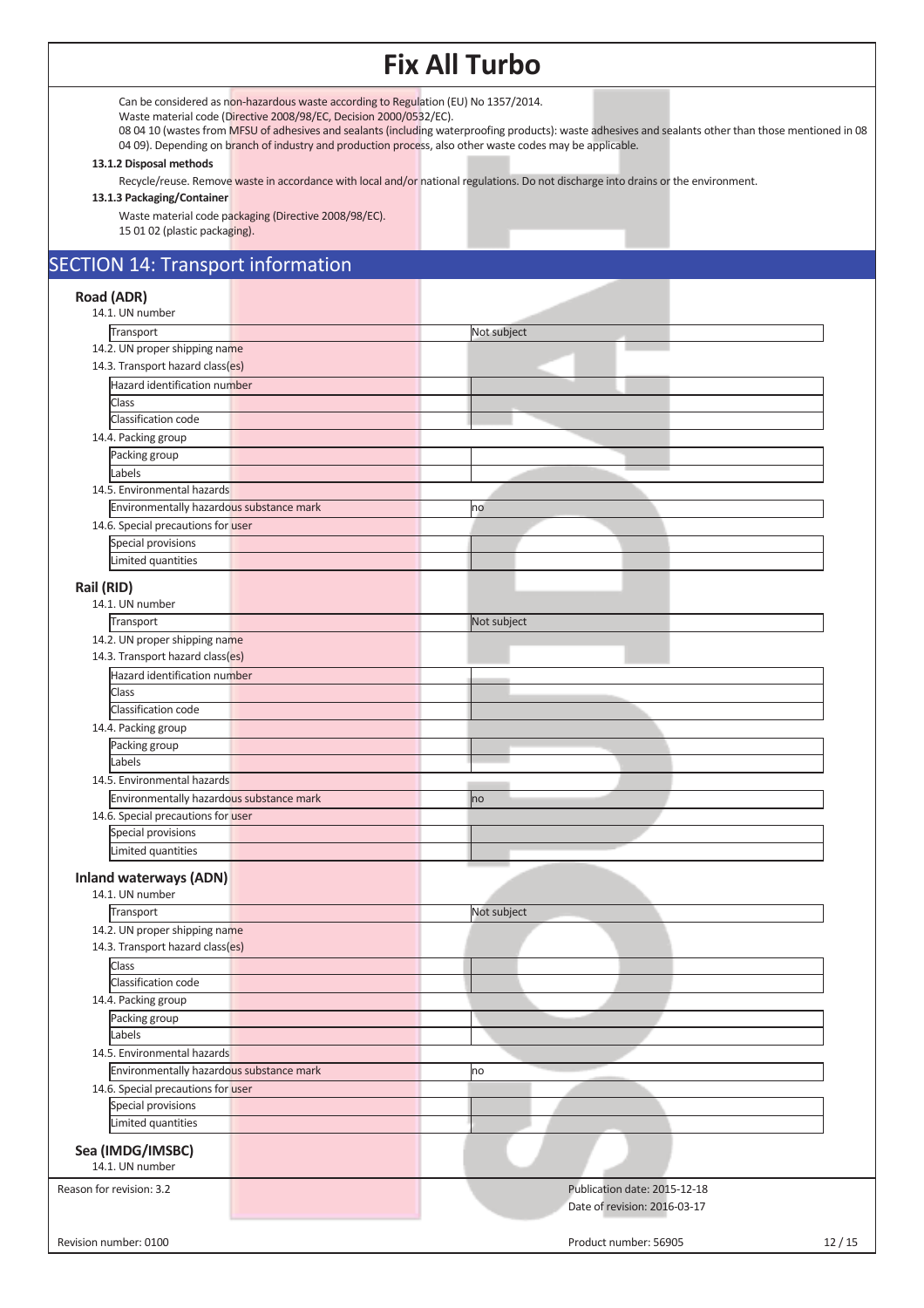| Transport                                                         |                                                                          | Not subject |  |
|-------------------------------------------------------------------|--------------------------------------------------------------------------|-------------|--|
| 14.2. UN proper shipping name                                     |                                                                          |             |  |
| 14.3. Transport hazard class(es)                                  |                                                                          |             |  |
| Class                                                             |                                                                          |             |  |
| 14.4. Packing group                                               |                                                                          |             |  |
| Packing group                                                     |                                                                          |             |  |
| Labels                                                            |                                                                          |             |  |
| 14.5. Environmental hazards                                       |                                                                          |             |  |
| Marine pollutant                                                  |                                                                          |             |  |
| Environmentally hazardous substance mark                          |                                                                          | lno         |  |
| 14.6. Special precautions for user                                |                                                                          |             |  |
| Special provisions                                                |                                                                          |             |  |
| Limited quantities                                                |                                                                          |             |  |
|                                                                   | 14.7. Transport in bulk according to Annex II of Marpol and the IBC Code |             |  |
| Annex II of MARPOL 73/78                                          |                                                                          |             |  |
|                                                                   |                                                                          |             |  |
| Air (ICAO-TI/IATA-DGR)<br>14.1. UN number                         |                                                                          |             |  |
|                                                                   |                                                                          |             |  |
| Transport                                                         |                                                                          | Not subject |  |
| 14.2. UN proper shipping name<br>14.3. Transport hazard class(es) |                                                                          |             |  |
|                                                                   |                                                                          |             |  |
| Class                                                             |                                                                          |             |  |
| 14.4. Packing group                                               |                                                                          |             |  |
| Packing group                                                     |                                                                          |             |  |
| Labels                                                            |                                                                          |             |  |
| 14.5. Environmental hazards                                       |                                                                          |             |  |
| Environmentally hazardous substance mark                          |                                                                          | no          |  |
| 14.6. Special precautions for user                                |                                                                          |             |  |
| Special provisions                                                |                                                                          |             |  |
|                                                                   | Passenger and cargo transport: limited quantities: maximum net quantity  |             |  |
| per packaging                                                     |                                                                          |             |  |
|                                                                   |                                                                          |             |  |

## SECTION 15: Regulatory information

**15.1. Safety, health and environmental regulations/legislation specific for the substance or mixture**

### **European legislation:**

VOC content Directive 2010/75/EU

| <b>VOC content</b> |  |  | Remark |  |  |
|--------------------|--|--|--------|--|--|
| < 5.343 %          |  |  |        |  |  |
| < 80.359 g/l       |  |  |        |  |  |
|                    |  |  |        |  |  |

REACH Annex XVII - Restriction

Contains component(s) subject to restrictions of Annex XVII of Regulation (EC) No 1907/2006: restrictions on the manufacture, placing on the market and use of certain dangerous substances, mixtures and articles.

|                                                                                                                                       | asc or certain dangerous substances, mixtures and articles.                                                                                                                                                                                                                                                                                                                                                                                                                                                                             |                                                                                                                                                                                                                                                                                                                                                                                                                                                                                                                                                                                                                                                                                                                                                                                                                                                                                                                                                                                                                                                                                                                                                                                                                                                                                                                                                                                                                                                                                                                                                                                                                                                                                                                                                                                                                                                                                                                                                                                                                                                                                                                                                                       |       |
|---------------------------------------------------------------------------------------------------------------------------------------|-----------------------------------------------------------------------------------------------------------------------------------------------------------------------------------------------------------------------------------------------------------------------------------------------------------------------------------------------------------------------------------------------------------------------------------------------------------------------------------------------------------------------------------------|-----------------------------------------------------------------------------------------------------------------------------------------------------------------------------------------------------------------------------------------------------------------------------------------------------------------------------------------------------------------------------------------------------------------------------------------------------------------------------------------------------------------------------------------------------------------------------------------------------------------------------------------------------------------------------------------------------------------------------------------------------------------------------------------------------------------------------------------------------------------------------------------------------------------------------------------------------------------------------------------------------------------------------------------------------------------------------------------------------------------------------------------------------------------------------------------------------------------------------------------------------------------------------------------------------------------------------------------------------------------------------------------------------------------------------------------------------------------------------------------------------------------------------------------------------------------------------------------------------------------------------------------------------------------------------------------------------------------------------------------------------------------------------------------------------------------------------------------------------------------------------------------------------------------------------------------------------------------------------------------------------------------------------------------------------------------------------------------------------------------------------------------------------------------------|-------|
| trimethoxyvinylsilane<br>3-(trimethoxysilyl)propylamine<br>hydrocarbons, C13-C23, n-alkanes,<br>isoalkanes, cyclics, <0.03% aromatics | Liquid substances or mixtures which are<br>regarded as dangerous in accordance with<br>for any of the following hazard classes or<br>categories set out in Annex I to Regulation (EC)<br>No 1272/2008:<br>(a) hazard classes 2.1 to 2.4, 2.6 and 2.7, 2.8<br>types A and B, 2.9, 2.10, 2.12, 2.13 categories 1<br>and 2, 2.14 categories 1 and 2, 2.15 types A to<br>on sexual function and fertility or on<br>development, 3.8 effects other than narcotic<br>effects, 3.9 and 3.10;<br>(c) hazard class 4.1;<br>(d) hazard class 5.1. | 1. Shall not be used in:<br>- ornamental articles intended to produce light or colour effects by means of different<br>Directive 1999/45/EC or are fulfilling the criteria phases, for example in ornamental lamps and ashtrays,<br>- tricks and jokes,<br>games for one or more participants, or any article intended to be used as such, even with<br>ornamental aspects, 2. Articles not complying with paragraph 1 shall not be placed on the<br>market.3. Shall not be placed on the market if they contain a colouring agent, unless required<br>for fiscal reasons, or perfume, or both, if they:<br>- can be used as fuel in decorative oil lamps for supply to the general public, and,<br>- present an aspiration hazard and are labelled with R65 or H304,4. Decorative oil lamps for<br>(b) hazard classes 3.1 to 3.6, 3.7 adverse effects supply to the general public shall not be placed on the market unless they conform to the<br>European Standard on Decorative oil lamps (EN 14059) adopted by the European Committee<br>for Standardisation (CEN).5. Without prejudice to the implementation of other Community<br>provisions relating to the classification, packaging and labelling of dangerous substances and<br>mixtures, suppliers shall ensure, before the placing on the market, that the following<br>requirements are met:<br>a) lamp oils, labelled with R65 or H304, intended for supply to the general public are visibly,<br>legibly and indelibly marked as follows: "Keep lamps filled with this liquid out of the reach of<br>children"; and, by 1 December 2010, "Just a sip of lamp oil $-$ or even sucking the wick of<br>lamps - may lead to life-threatening lung damage";<br>b) grill lighter fluids, labelled with R65 or H304, intended for supply to the general public are<br>legibly and indelibly marked by 1 December 2010 as follows: "Just a sip of grill lighter may<br>lead to life threatening lung damage";<br>c) lamp oils and grill lighters, labelled with R65 or H304, intended for supply to the general<br>public are packaged in black opaque containers not exceeding 1 litre by 1 December 2010.6. |       |
| Reason for revision: 3.2                                                                                                              |                                                                                                                                                                                                                                                                                                                                                                                                                                                                                                                                         | Publication date: 2015-12-18<br>Date of revision: 2016-03-17                                                                                                                                                                                                                                                                                                                                                                                                                                                                                                                                                                                                                                                                                                                                                                                                                                                                                                                                                                                                                                                                                                                                                                                                                                                                                                                                                                                                                                                                                                                                                                                                                                                                                                                                                                                                                                                                                                                                                                                                                                                                                                          |       |
| Revision number: 0100                                                                                                                 |                                                                                                                                                                                                                                                                                                                                                                                                                                                                                                                                         | Product number: 56905                                                                                                                                                                                                                                                                                                                                                                                                                                                                                                                                                                                                                                                                                                                                                                                                                                                                                                                                                                                                                                                                                                                                                                                                                                                                                                                                                                                                                                                                                                                                                                                                                                                                                                                                                                                                                                                                                                                                                                                                                                                                                                                                                 | 13/15 |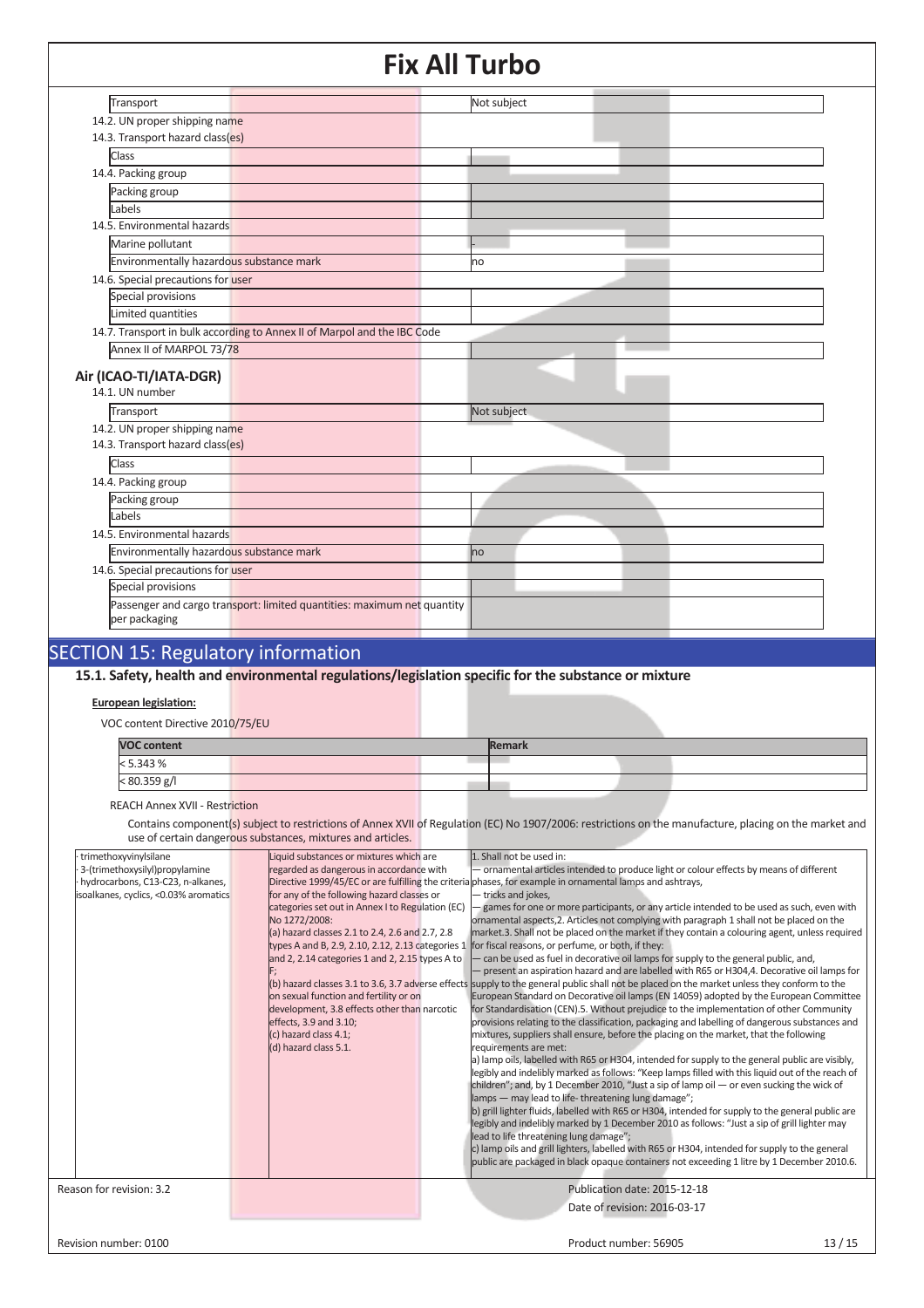| trimethoxyvinylsilane                       | Substances classified as flammable gases                                                                                                                                                                                                                                                                      | No later than 1 June 2014, the Commission shall request the European Chemicals Agency to<br>prepare a dossier, in accordance with Article 69 of the present Regulation with a view to ban,<br>if appropriate, grill lighter fluids and fuel for decorative lamps, labelled R65 or H304, intended<br>for supply to the general public.7. Natural or legal persons placing on the market for the first<br>time lamp oils and grill lighter fluids, labelled with R65 or H304, shall by 1 December 2011,<br>and annually thereafter, provide data on alternatives to lamp oils and grill lighter fluids<br>labelled R65 or H304 to the competent authority in the Member State concerned. Member<br>States shall make those data available to the Commission.'<br>1. Shall not be used, as substance or as mixtures in aerosol dispensers where these aerosol                                                                                                                                                                                                                                                        |
|---------------------------------------------|---------------------------------------------------------------------------------------------------------------------------------------------------------------------------------------------------------------------------------------------------------------------------------------------------------------|-------------------------------------------------------------------------------------------------------------------------------------------------------------------------------------------------------------------------------------------------------------------------------------------------------------------------------------------------------------------------------------------------------------------------------------------------------------------------------------------------------------------------------------------------------------------------------------------------------------------------------------------------------------------------------------------------------------------------------------------------------------------------------------------------------------------------------------------------------------------------------------------------------------------------------------------------------------------------------------------------------------------------------------------------------------------------------------------------------------------|
|                                             | 2 or 3, flammable solids category 1 or 2,<br>substances and mixtures which, in contact with<br>water, emit flammable gases, category 1, 2 or<br>3, pyrophoric liquids category 1 or pyrophoric<br>solids category 1, regardless of whether they<br>appear in Part 3 of Annex VI to that Regulation<br>or not. | category 1 or 2, flammable liquids categories 1, dispensers are intended for supply to the general public for entertainment and decorative<br>purposes such as the following:<br>- metallic glitter intended mainly for decoration,<br>- artificial snow and frost.<br>- "whoopee" cushions,<br>- silly string aerosols,<br>- imitation excrement.<br>- horns for parties,<br>- decorative flakes and foams.<br>- artificial cobwebs,<br>- stink bombs.2. Without prejudice to the application of other Community provisions on the<br>classification, packaging and labelling of substances, suppliers shall ensure before the placing<br>on the market that the packaging of aerosol dispensers referred to above is marked visibly,<br>legibly and indelibly with:<br>"For professional users only".3. By way of derogation, paragraphs 1 and 2 shall not apply to<br>the aerosol dispensers referred to Article 8 (1a) of Council Directive 75/324/EEC.4. The<br>aerosol dispensers referred to in paragraphs 1 and 2 shall not be placed on the market unless<br>they conform to the requirements indicated. |
| <b>National legislation The Netherlands</b> |                                                                                                                                                                                                                                                                                                               |                                                                                                                                                                                                                                                                                                                                                                                                                                                                                                                                                                                                                                                                                                                                                                                                                                                                                                                                                                                                                                                                                                                   |
| Fix All Turbo                               |                                                                                                                                                                                                                                                                                                               |                                                                                                                                                                                                                                                                                                                                                                                                                                                                                                                                                                                                                                                                                                                                                                                                                                                                                                                                                                                                                                                                                                                   |
| Waste identification (the                   | LWCA (the Netherlands): KGA category 03                                                                                                                                                                                                                                                                       |                                                                                                                                                                                                                                                                                                                                                                                                                                                                                                                                                                                                                                                                                                                                                                                                                                                                                                                                                                                                                                                                                                                   |

### **National legislation Germany**

Waterbezwaarlijkheid 11

Netherlands)

| Fix All Turbo                  |                                           |  |  |                                                                                                                       |
|--------------------------------|-------------------------------------------|--|--|-----------------------------------------------------------------------------------------------------------------------|
| <b>WGK</b>                     |                                           |  |  | 1; Classification water polluting based on the components in compliance with Verwaltungsvorschrift wassergefährdender |
|                                | Stoffe (VwVwS) of 27 July 2005 (Anhang 4) |  |  |                                                                                                                       |
| trimethoxyvinylsilane          |                                           |  |  |                                                                                                                       |
| TA-Luft                        | 5.2.5                                     |  |  |                                                                                                                       |
| 3-(trimethoxysilyl)propylamine |                                           |  |  |                                                                                                                       |
| TA-Luft                        |                                           |  |  |                                                                                                                       |
|                                |                                           |  |  |                                                                                                                       |

#### **National legislation France**

| Fix All Turbo<br>No data available                              |                                                                   |  |  |  |
|-----------------------------------------------------------------|-------------------------------------------------------------------|--|--|--|
| <b>National legislation Belgium</b><br>Fix All Turbo            |                                                                   |  |  |  |
| No data available<br>Other relevant data<br>Fix All Turbo       |                                                                   |  |  |  |
| No data available<br>15.2. Chemical safety assessment           |                                                                   |  |  |  |
| No chemical safety assessment is required.                      |                                                                   |  |  |  |
| <b>SECTION 16: Other information</b>                            |                                                                   |  |  |  |
|                                                                 | Full text of any H-statements referred to under headings 2 and 3: |  |  |  |
| H226 Flammable liquid and vapour.                               |                                                                   |  |  |  |
| H315 Causes skin irritation.<br>H318 Causes serious eye damage. | H304 May be fatal if swallowed and enters airways.                |  |  |  |
|                                                                 |                                                                   |  |  |  |

H332 Harmful if inhaled.

(\*) = INTERNAL CLASSIFICATION BY BIG

PBT-substances = persistent, bioaccumulative and toxic substances

CLP (EU-GHS) Classification, labelling and packaging (Globally Harmonised System in Europe)

The information in this safety data sheet is based on data and samples provided to BIG. The sheet was written to the best of our ability and according to the state of knowledge at that time. The safety data sheet only constitutes a guideline for the safe handling, use, consumption,

Reason for revision: 3.2 Publication date: 2015-12-18 Date of revision: 2016-03-17

Revision number: 0100 14 / 15